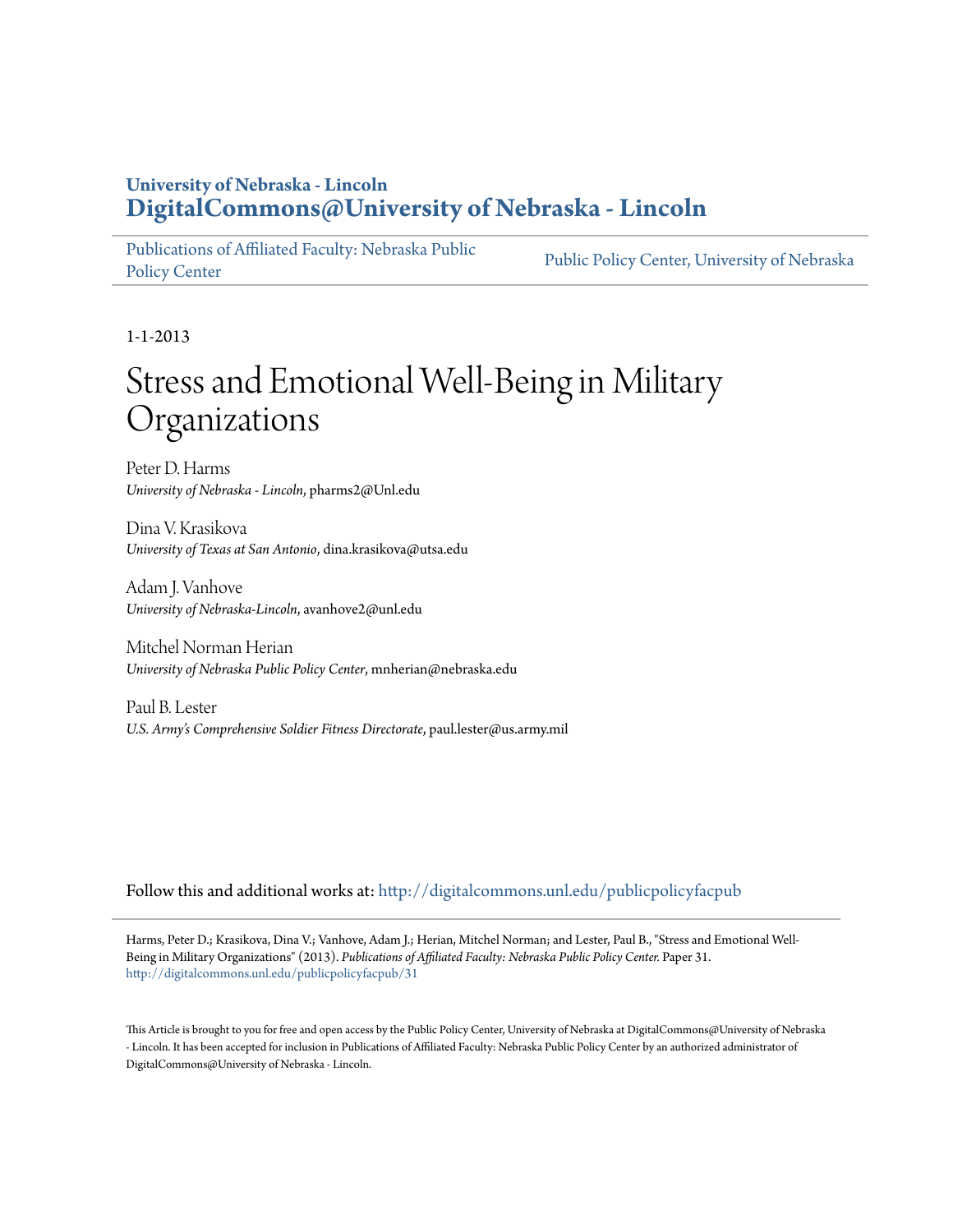Published in *The Role of Emotion and Emotion Regulation in Job Stress and Well Being,* Research in Occupational Stress and Well Being, Volume 11, pp. 103–132; doi:10.1108/S1479-3555(2013)0000011008

Copyright © 2013 Emerald Group Publishing Limited. Used by permission.

This article is a U.S. government work, and is not subject to copyright in the United States.

# Stress and Emotional Well-Being in Military Organizations

# P. D. Harms, Dina V. Krasikova, Adam J. Vanhove, Mitchel N. Herian and Paul B. Lester

#### **Abstract**

This chapter examines the role of stress and emotional well-being as critical antecedents of important outcomes in the military context. In it, we provide a framework for understanding the sources of stress among military personnel. Using this model, we review the risk factors associated with combat and deployment cycles in addition to protective factors, such as personality characteristics and social support, which mitigate the effects of stress on emotional well-being and performance. Finally, we evaluate efforts by military organizations to enhance the emotional well-being of service members through training programs designed to build resiliency.

**Keywords:** Emotional well-being; military context; personality; social support; resiliency

According to the job web site Careercast.com, military jobs ranked as the most stressful occupation in the United States for the year 2013 (http:// www.careercast.com/jobs-rated/10-most-stressful-jobs-2013). A variety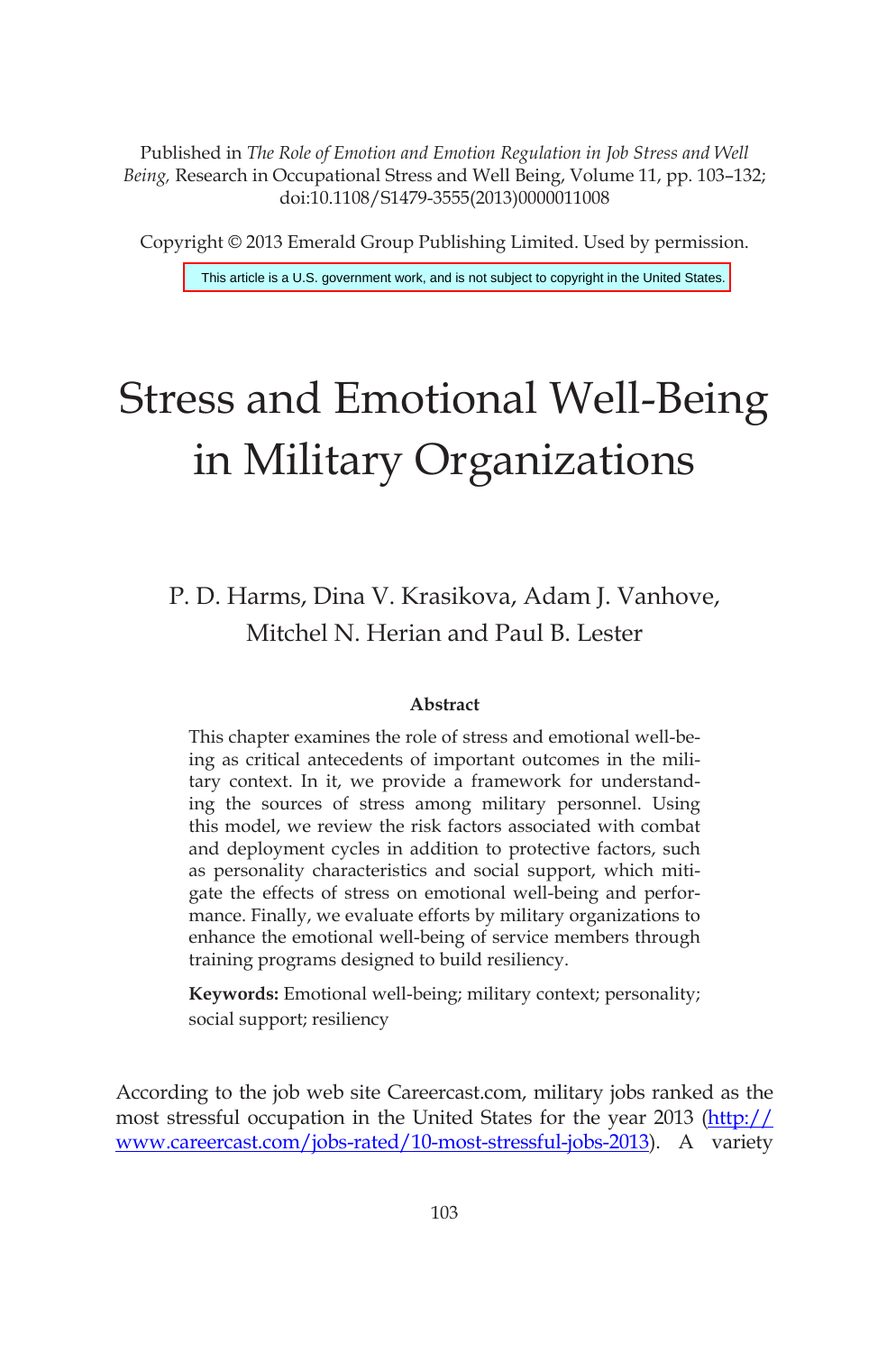of factors including physical danger, long periods away from home, physical demands, being in the public eye, and being responsible for the lives of others were implicated in this ranking. Among United Kingdom forces, combat deployment has been associated with high rates of mental disorders (19.7%) and alcohol abuse (13%; Fear et al., 2010). According to the most recent report of the U.S. Joint Mental Health Advisory Team (J-MHAT 7, 2011), the result of this general state of stress combined with the acute trauma experienced in combat has resulted in a base rate of 19.8% of American soldiers reporting some sort of psychological problem. With over 2 million service members having been deployed overseas as part of the wars in Iraq and Afghanistan, it is no surprise that senior leadership in the U.S. military has been actively engaged in promoting research aimed at assessing and improving the emotional well-being of service members (e.g., Casey, 2011).

The costs of stress to human and psychological capital can be staggering. Beyond the costs associated with long-term mental health treatment for soldiers experiencing emotional or psychological trauma, upwards of 42% of active duty soldiers report an intent to leave the U.S. army after their current obligation ends (MHAT-6, 2009). Not only does this impact military-readiness, but each soldier that must be trained to replace another lost to emotional health problems is estimated to cost the U.S. army between \$54,000 and \$73,000. When one considers the sheer size of the U.S. military, the magnitude of the problem becomes obvious. Moreover, it is estimated that as many as half of all casualties in war may be attributed to battle fatigue and stress reactions (Mareth & Brooker, 1985). Add to this the increasing trends in violent offending among UK veterans (McManus et al., 2013), and the record levels of suicide completions among American service members in recent years (Kuehn, 2009), and it is clear that understanding the antecedents and consequences of stress in the military has never been more important. This is particularly true for militaries in nations that have recently experienced prolonged bouts of conflict and/or those militaries that are highly likely to experience armed conflict in the near future.

In the present paper we first review what is known about emotional health and psychological well-being in military settings. Second, we briefly review the primary stressors underlying those outcomes. Third, we address the major personality characteristics that have been linked with these outcomes. Fourth, we review the impact of social relations on stress outcomes and, in particular, the roles of leaders and spouses as factors that influence the emotional well-being of service members. Finally, we summarize research concerning the development of psychological resilience and well-being in the military context. Throughout, we treat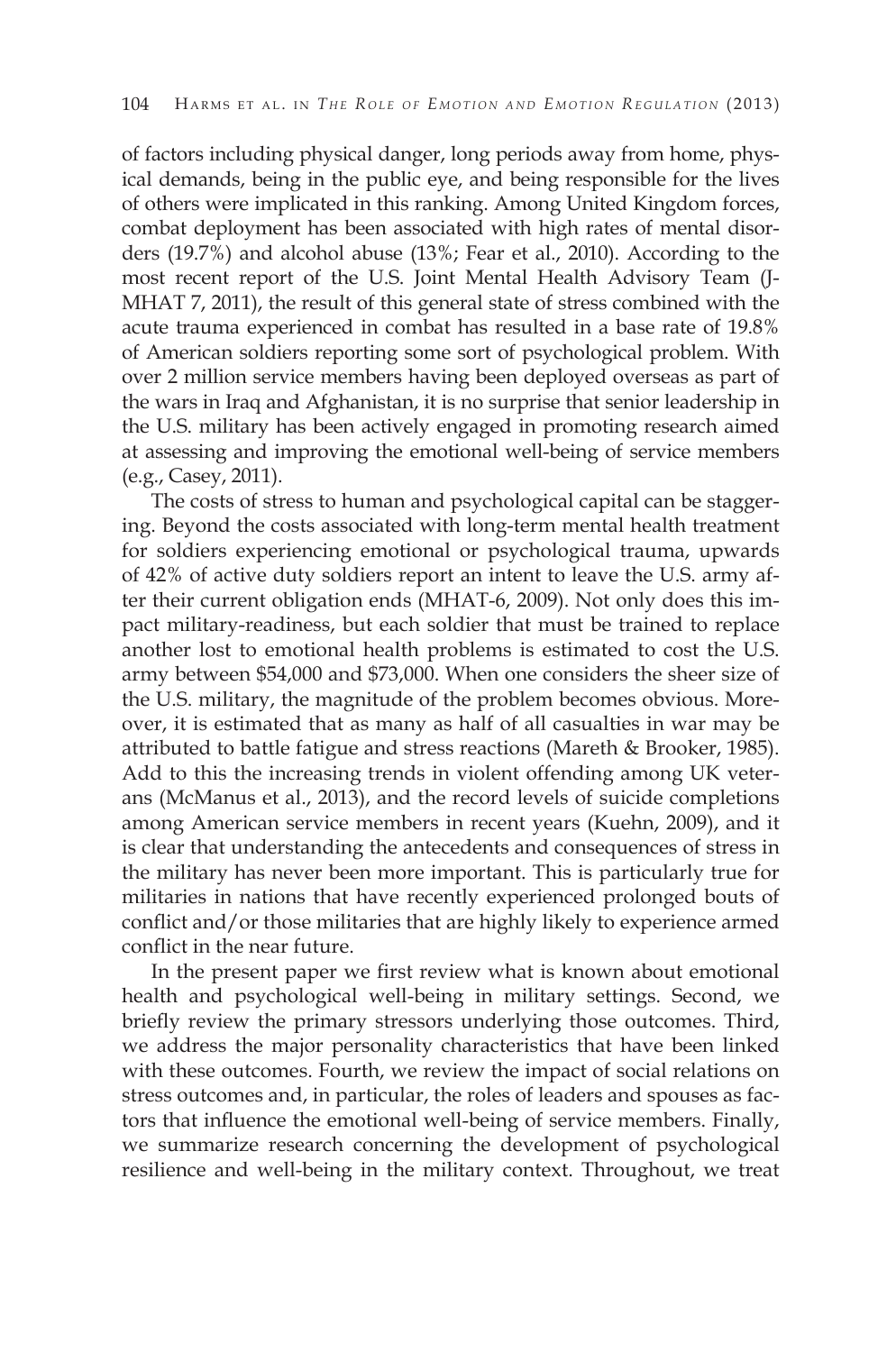stress responses and emotional problems as both undesirable and potentially preventable things, even though some might argue that the experience of war is horrifying and therefore the resulting stress responses and emotional problems are natural and perhaps even have an adaptive function (Hendrie & Pickles, 2010; Nesse, 2000; Phipps, 2011).

Throughout this paper the reader may notice that the primary focus is on U.S. service members. This is largely due to the fact that a substantial body of research examining the well-being of service members has been developed as a result of the prolonged conflicts in which the United States has been involved over the past decade. When available, we incorporate literature that has examined the well-being of service members in other countries. However, we would like to point out that the breadth of this literature is not nearly as substantial as the research on U.S. armed forces.

That stress is a significant determinant of performance, emotional wellbeing, and other work outcomes in military settings is not in dispute (Kavanagh, 2005). What is more pertinent is the nature of the stressors that service members face and the factors that can mitigate the relationship between stress and outcomes such as performance. This information is perhaps best explained using the framework of the soldier combat and wellbeing model utilized in the 2008 report of the Mental Health and Advisory Team (MHAT-5, 2008; see Fig. 1). In that model, risk factors or stressors, such as combat exposure and deployment length, lead to a variety of negative outcomes including decreased emotional well-being, poorer performance, posttraumatic stress disorder (PTSD), and suicide. However, this relationship is moderated by a number of protective factors such as personality characteristics, sources of personal support such as leaders or spouses, and training.

Of course, gathering accurate information concerning the emotional and mental well-being of service members is quite difficult. Not only are there logistical issues surrounding a population that is constantly rotating in and out of combat, but there is also extensive evidence that service members hesitate to acknowledge or report such problems while actively serving (Hoge et al., 2004). Reasons for this hesitancy to report problems range from a distrust in the efficacy of mental health treatment and mental health professionals to concerns about how admitting to emotional problems may impact their career or standing with their fellow service members (Hoge et al., 2004). Another problem with getting an accurate estimate of the true base rate of emotional health problems comes from the fact that such problems often manifest themselves long after combat has ended (Milliken, Auchterlonie, & Hoge, 2007). Recent research has demonstrated that the prevalence rates of emotional disorders reported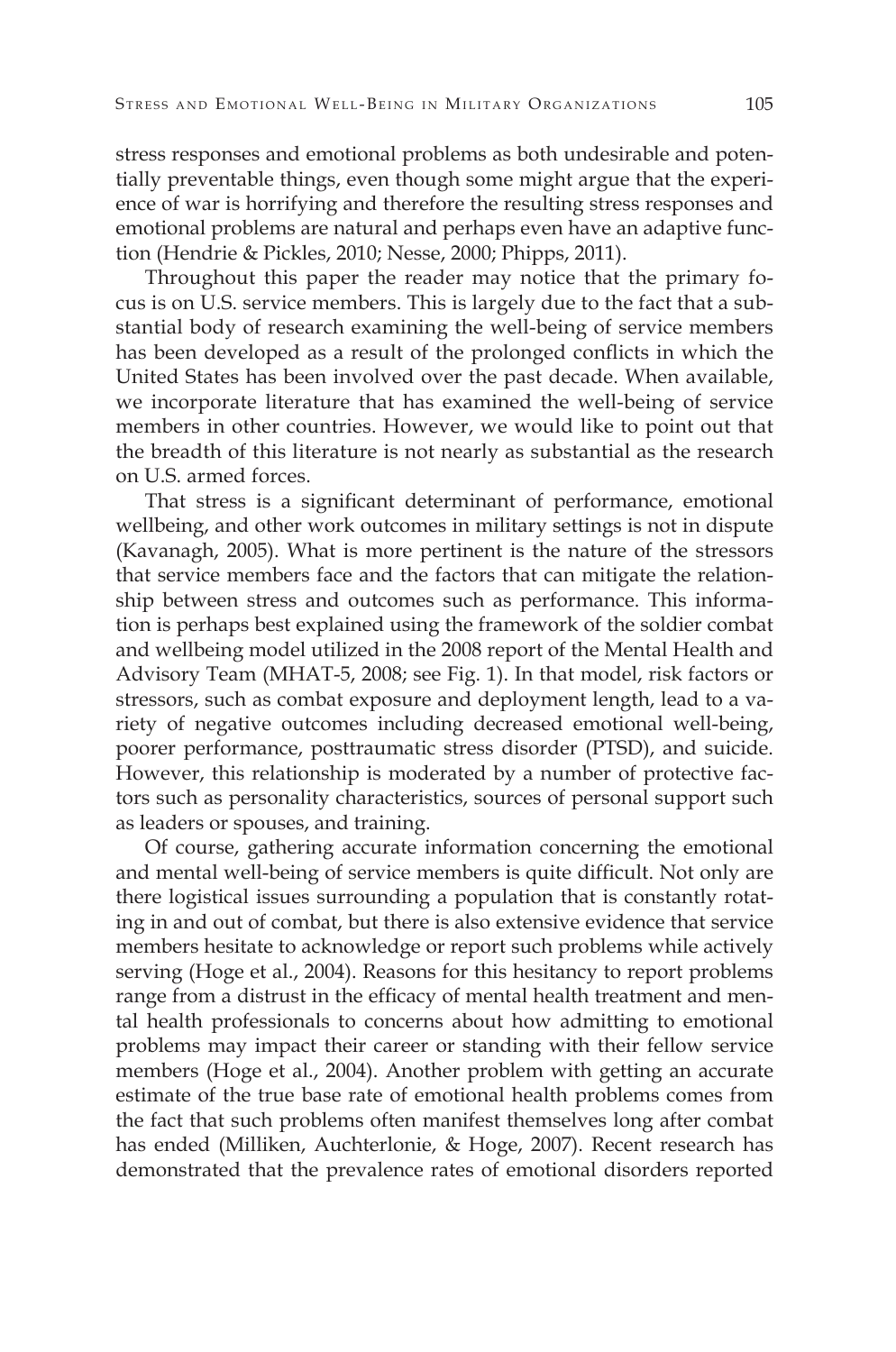

**Figure 1.** Soldier Emotional Well-Being Model (adapted from MHAT-5, 2008; Bliese & Castro, 2003).

are two to four times higher 120 days after returning from combat than immediately afterwards (Bliese, Wright, Adler, Thomas, & Hoge, 2007). To further illustrate the complex nature of emotional problems in this context it should also be noted that of those reporting PTSD symptoms immediately after returning from combat, 49–59% report an improvement in the severity of their symptoms within that same timeframe (Milliken et al., 2007).

# **Consequences of Stress in Military Settings**

One of the major consequences of stress in military settings is decreased performance along with a host of related negative outcomes that can impact performance (Bray, Fairbank, & Marsden, 1999; Kavanagh, 2005). According to MHAT-5 (2008) 23% of American soldiers say that they work less carefully as a result of stress and emotional problems, 15% indicate that these problems limit their ability to do their jobs, and 13% report that emotional problems have led to increases in concern from their supervisors. Soldiers also indicated problems at home with nearly 21% of married enlisted soldiers reporting that they were con-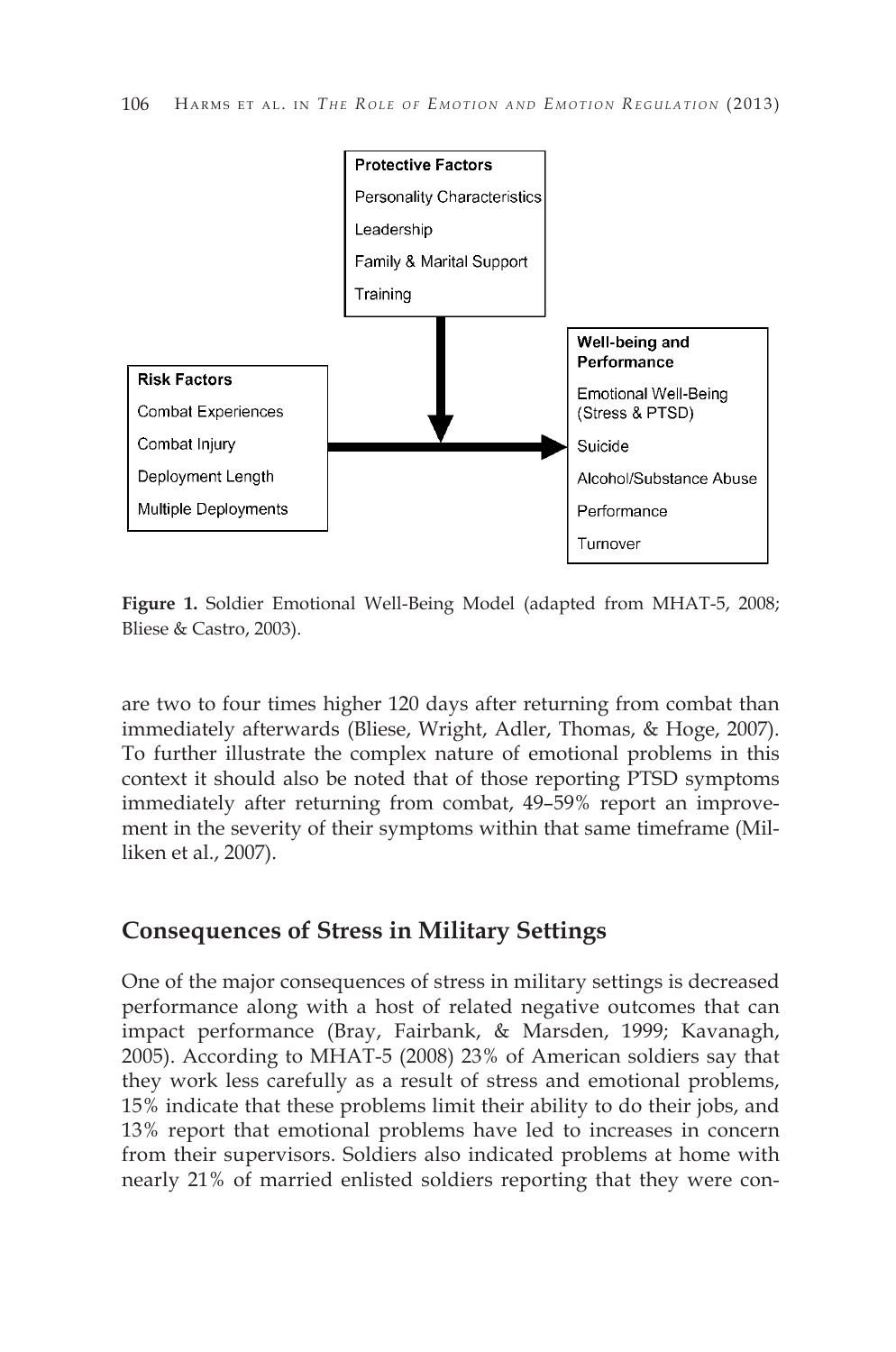sidering divorce. In terms of drug and alcohol abuse, upwards of 8% of soldiers admitted to using alcohol in theatre and approximately 2% admitted using illegal drugs. Perhaps even more disturbing is the impact of stress on the ethical behavior and decision-making of soldiers in the combat zone. MHAT-5 (2008) reports that as many as a third of American soldiers returning from Iraq admitted to insulting or cursing at noncombatants, 6% reported acting violently toward noncombatants when it was not necessary, and 4% reported ignoring the Rules of Engagement when conducting their missions. Finally, 13% of returning soldiers from Iraq and Afghanistan indicated that they had considered suicide in the past four weeks.

## **Service Member Stress: Risk Factors**

It is perhaps no surprise that prior research has found that simply being deployed into a combat zone has a detrimental impact on emotional and physical well-being irrespective of what actually happens during that deployment; this is true for both UK and U.S. armed forces (Fear et al., 2010; Vasterling et al., 2010). Soldiers are put in a context that is not only unfamiliar, but also actively hostile. Veterans of recent combat operations report a number of significant stressors unique to the combat zone including the threat of enemy attacks, dealing with the deaths of fellow soldiers, being responsible for killing another human being, and handling human remains (Adler, Vaitkus, & Martin, 1996; Hoge et al., 2004; McCarroll, Ursano, & Fullerton, 1993). Individuals reporting such experiences are much more likely to develop PTSD than those who are deployed but do not experience such events (McCarroll et al., 1993; MHAT-5, 2008; Thomas et al., 2010). Sadly, the number of soldiers reporting such incidents is very high. MHAT-5 (2008) shows that approximately half of deployed U.S. soldiers report being attacked or ambushed, half report seeing dead or seriously injured fellow soldiers, nearly 80% indicate that they were subject to incoming artillery, mortar, or rocket fire, and 40\_50% of soldiers report that an improvised explosive device (IED) or booby trap exploded close to them. For American troops currently in Afghanistan, the rates of these events are even higher (J-MHAT 7, 2011).

Beyond the stresses associated with simply being in a combat zone, one of the most obvious causes of stress in military settings is not just the threat of becoming injured, but being injured itself. This was perhaps best illustrated by a recent study demonstrating that approximately 32% of American soldiers who are injured in combat develop PTSD, compared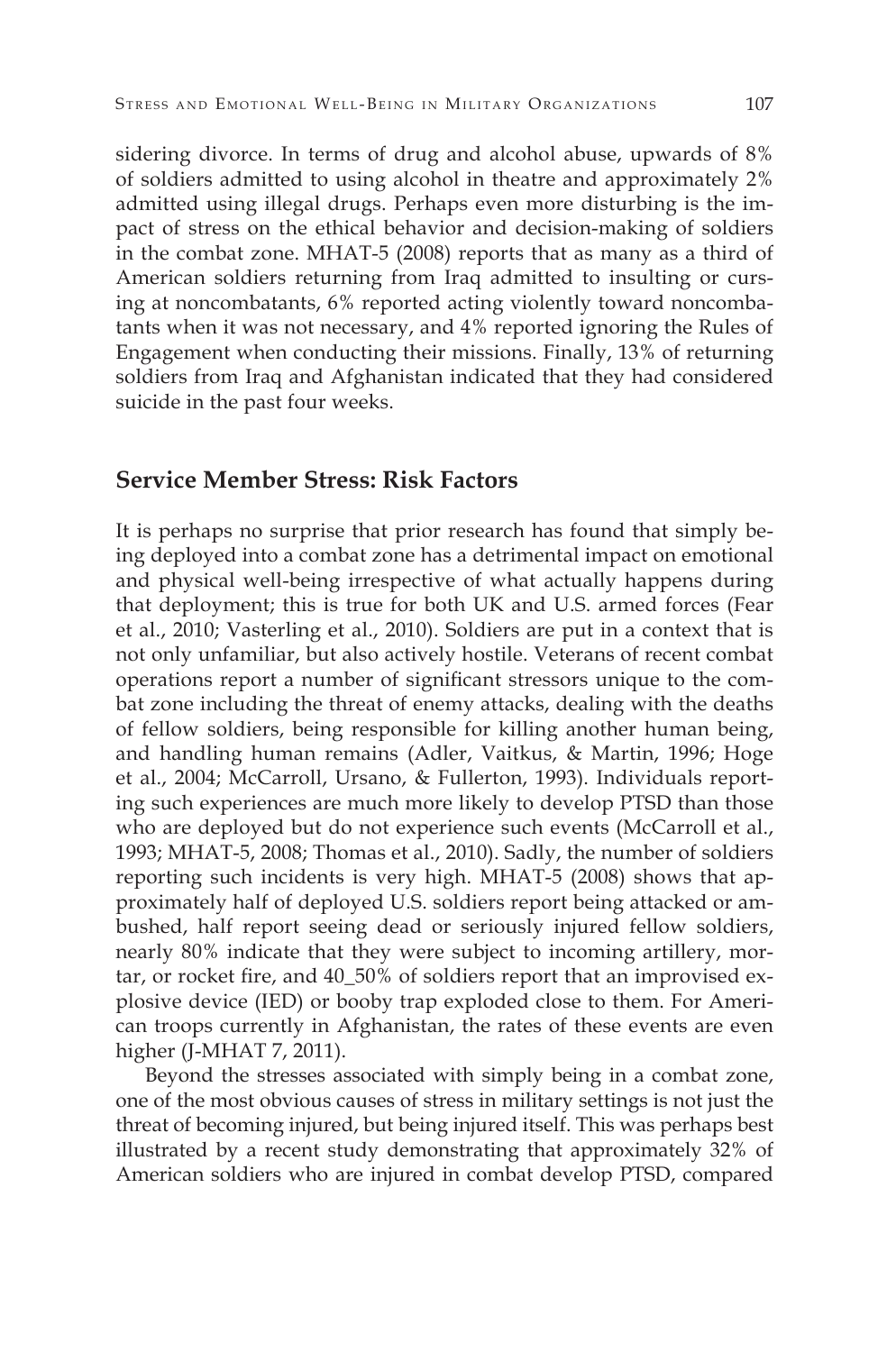with only 14% of those who were never injured (Hoge, Terhakopian, Castro, Messer & Engel, 2007). The development of emotional and mental health issues also covaries with the degree of injury sustained. For example, individuals who report losing consciousness when they sustained their injury are nearly twice as likely to develop PTSD compared with those who are merely dazed (Hoge et al., 2007). Similarly, meta-analytic evidence suggests that trauma severity is one of the most important determinants of whether or not military personnel develop PTSD (Brewin, Andrews, & Valentine, 2000).

Lengthy deployments and repeated combat tours can also play an important role in determining whether or not an individual develops emotional problems. The most common deployment lengths in the U.S. army are 9, 11, and 12 months. Assessments of emotional well-being among American service members in the combat zone demonstrate that morale decreases quite dramatically over the course of deployments with only a small uptick shortly before combat tours end (MHAT-5, 2008). Similarly, the rate of individuals reporting mental health problems increases from around 5% to nearly 20% 10 months after being deployed (MHAT-5, 2008). The association between deployment length and negative outcomes is also reflected in decreased performance, increased substance abuse, and increased likelihood of unethical behavior (MHAT-5, 2008). Although the relationship between deployment length and negative outcomes is strong, there is evidence to indicate this relationship can be explained almost entirely by the increased exposure to traumatic combat experiences. That is, the longer an individual is deployed, the more likely they are to experience a stressful event that will result in emotional or behavioral problems (MHAT-5, 2008). Because the stressors are ongoing and ever-changing, this is not a context that one can ever become fully accustomed to (Diener, Lucas, & Napa Scollon, 2006). Consequently, longer deployments have also been shown to be associated with increased depression and posttraumatic stress symptoms among U.S. service members (Adler, Huffman, Bliese, & Castro, 2005) as well as decreased physical and psychological well-being among both American and non-American service members deployed to combat theatres (Buckman et al., 2011).

Research has also shown that American service members who are deployed twice are much more likely to experience PTSD symptoms (Reger, Gahm, Swanson, & Duma, 2009). Moreover, individuals who are on their third or fourth deployment are more than twice as likely to report mental or emotional health problems as those on their first deployment (MHAT-5, 2008). One possible reason for this is that repeated exposures to trauma can wear down an individual who has not been able to fully recover. In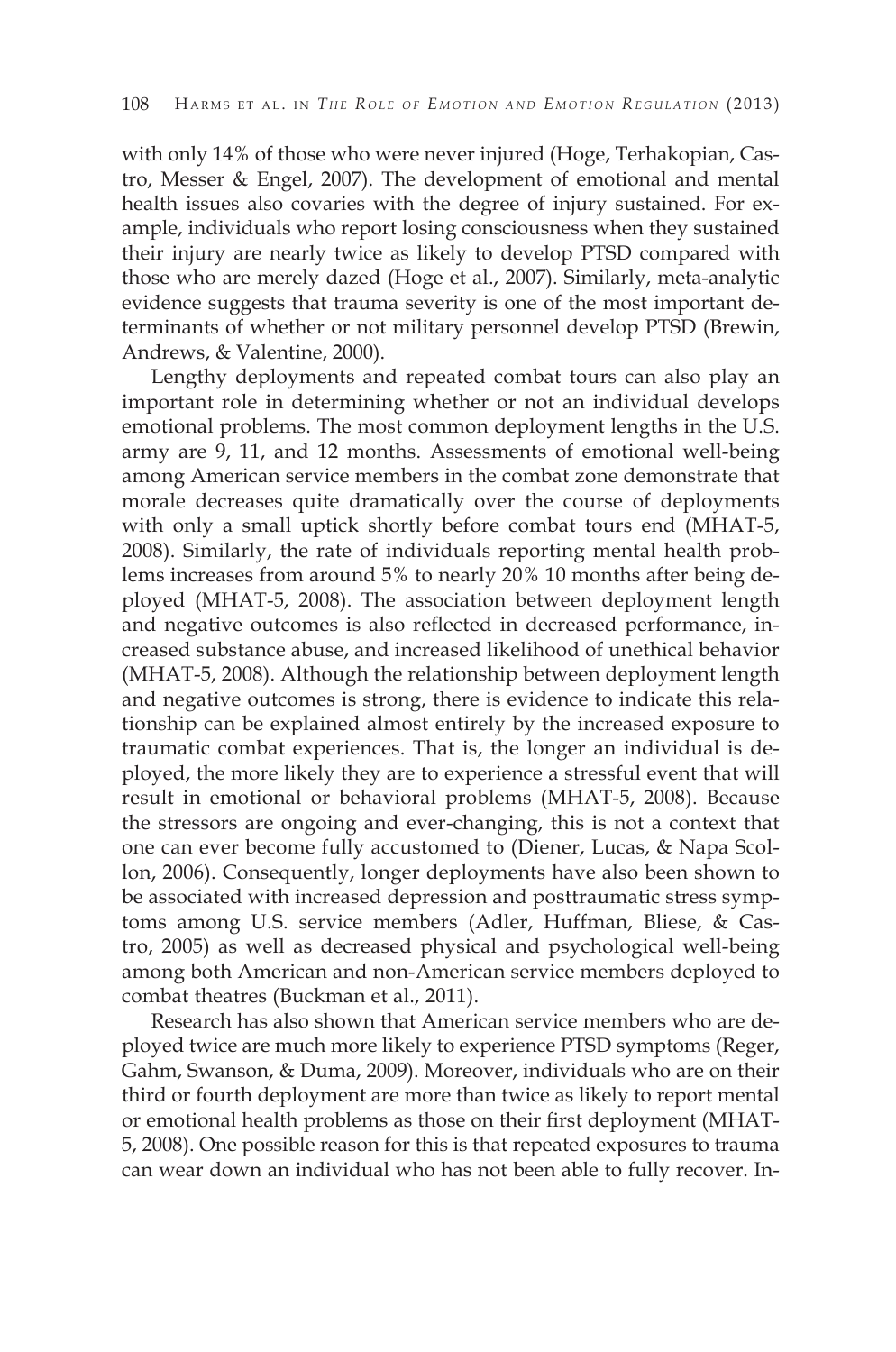deed, recent research has demonstrated that individuals going into combat with poor mental health are much more likely to develop PTSD than those who report few problems precombat (LeardMann, Smith, Smith, Wells, & Ryan, 2009).

# **Service Member Stress: Protective Factors**

Prior research has identified a number of protective factors that can mitigate the effects of stress on the development of emotional and behavioral health problems in military personnel (Brewin et al., 2000; Wald, Taylor, Asmundson, Jang, & Stapleton, 2006). These factors consist of individual differences, environmental factors such as social support relationships, and prior experiences such as training or interventions. Together they are often labeled as resiliency factors (Luthar, Cicchetti, & Becker, 2000; Meredith et al., 2011; Wald et al., 2006). That is, these factors enhance the ability of the individual to adapt to and successfully cope with stress, adversity, and traumatic experiences. Consequently, it is best to think of them as potential moderators of the relationship between risk factors and outcomes such as emotional well-being and behavioral health (Masten, 2001). Moreover, it is heartening to know that resilience, but not necessarily full recovery in the face of trauma, is the norm because so many of these factors are significant and can act in tandem with one another (Bonanno, 2004).

# *Personality Characteristics*

Prior literature has established that a number of personality characteristics are associated with greater resiliency. In fact, it has been argued that the term resiliency should be used only when referring to personality traits (Luthar et al., 2000). A recent review of personality characteristics associated with resiliency in high stress and potentially dangerous occupations found that a number of personality factors, but particularly those related to negative affect and neuroticism, were associated with an individual's level of resiliency (Parrish Meadows, Shreffler, & Mullins-Sweatt, 2011). Related research has demonstrated that emotional adjustment predicts outcomes ranging from leadership to personal discipline in the military context (Hough, Eaton, Dunnette, Kamp, & McCloy, 1990). Likewise, personality characteristics that foster a positive emotional mindset such as hope, optimism, and grit have been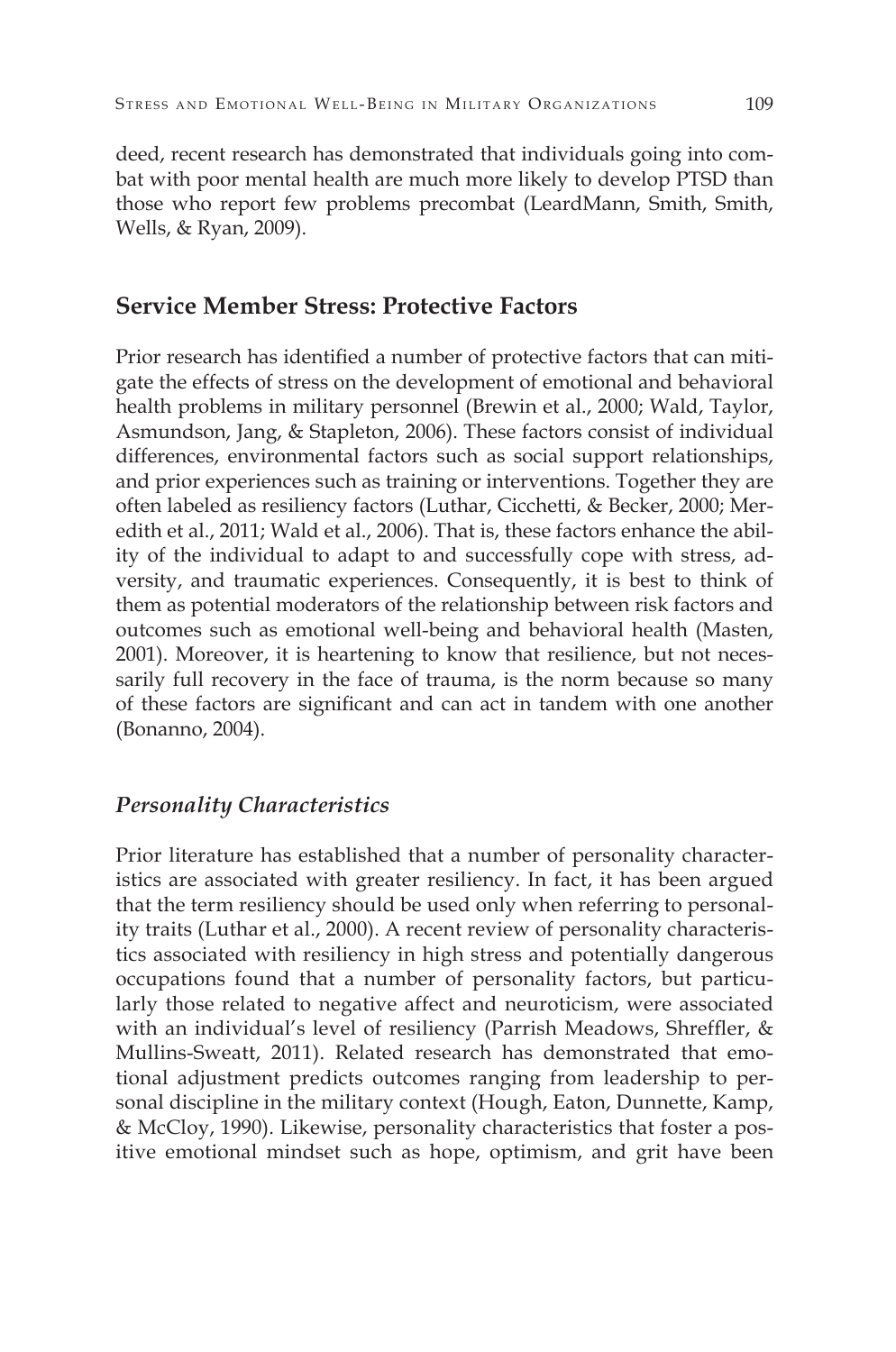associated with reduced turnover intentions within voluntary forces (Bressler, 2010) and increased likelihood of completing training (Duckworth, Peterson, Matthews, & Kelly, 2007). Closely related constructs such as psychological capital have also been shown to mitigate the effects of combat trauma on health outcomes via their effects on stress appraisals (Schaubroek, Riolli, Peng, & Spain, 2011). Specifically, those individuals who were able to keep a positive mindset were more likely to perceive stressors as a challenge and less likely to view them as a threat or a loss. Consequently, they were less likely to report somatic complaints. Interestingly, this was particularly true for individuals in units that had experienced greater amounts of combat trauma (Schaubroek et al., 2011). Thus, a number of personality characteristics have been demonstrated to predict various emotional well-being and performance outcomes in the military context. However, there are two personality characteristics—coping and hardiness—that have received the most attention of researchers interested in emotional and behavioral outcomes in the military context.

#### *Coping*

Positive coping styles such as problem-focused coping and emotionfocused coping have been shown to predict a number of positive outcomes in military settings. For example, in a longitudinal study of Israeli soldiers who had recently experienced combat, emotion focused coping was associated with decreases in PTSD over 12 months (Solomon, Mikulincer, & Avitzur, 1988). Similarly, in a study of Canadian forces negative coping styles such as venting of emotions and disengagement tended to exacerbate the effect of stressors on reported health symptoms (Day & Livingstone, 2001). More recently, using a sample of active duty U.S. army soldiers and reservists Lester et al. (2011a) demonstrated that positive coping styles were associated with a lower likelihood of suicide completion. Moreover, both positive and negative coping styles were predictive of testing positive for illegal drug usage. A further study of positive outcomes revealed that while positive coping styles were more associated with being promoted early, lower scores on measures of negative coping were more predictive of being promoted to brigadier general and being selected for command positions (Lester, Harms, Bulling, Herian, & Spain, 2011b).

#### *Hardiness*

Perhaps no single personality characteristic has received as much recent attention in the military stress literature as hardiness. Hardiness is a pattern of characteristics and attitudes that provide both the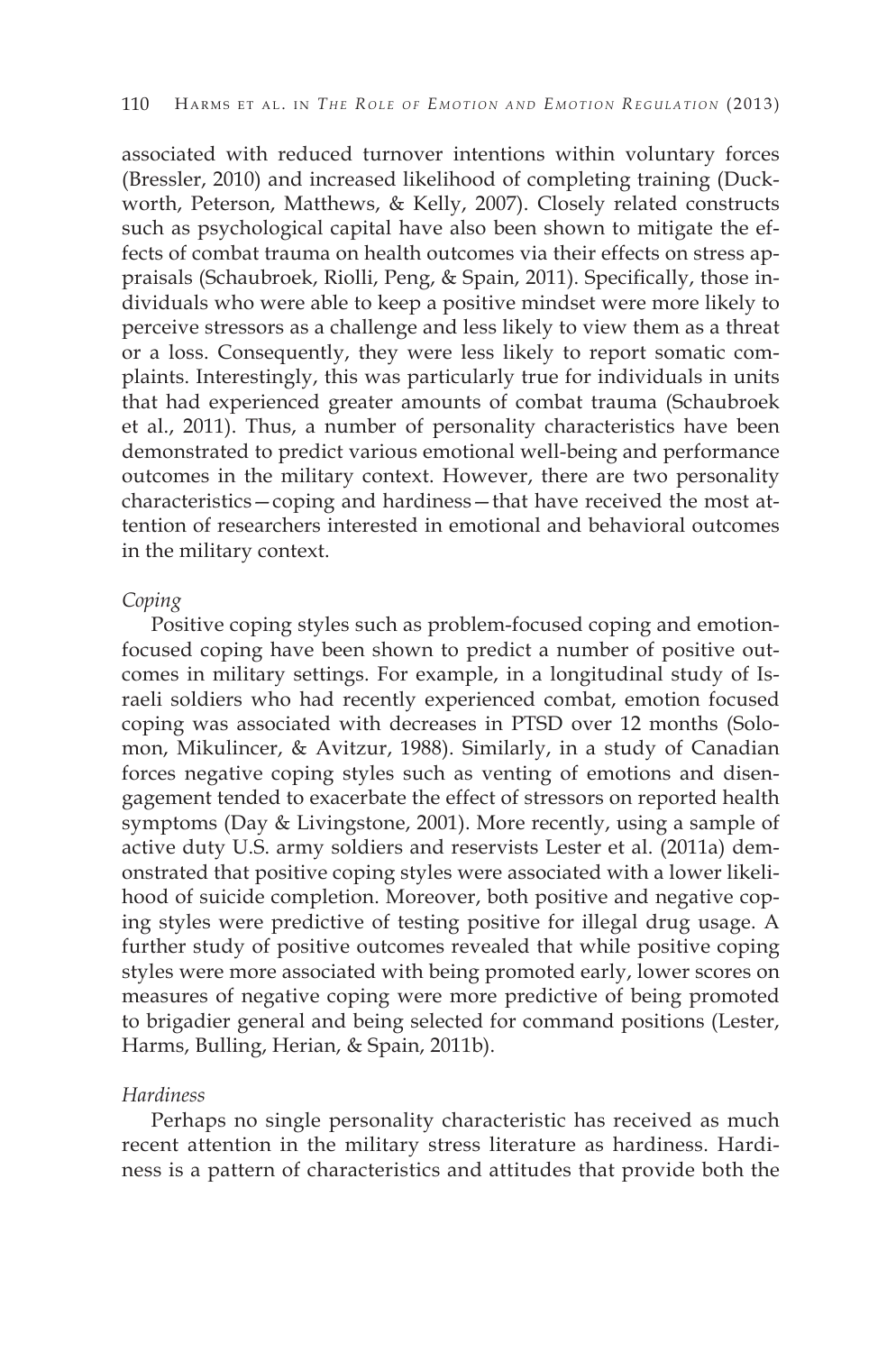will and the means to turn stressful conditions into growth opportunities (Maddi, 2007). More specifically, individuals high in hardiness are characterized by a strong sense of commitment to their work, active engagement with their surroundings, a belief that they control their situation, and a propensity to enjoy new challenges (Bartone, Roland, Picano, & Williams, 2008). Research in American military populations has demonstrated that hardiness is predictive of both health outcomes (Bartone & Priest, 2001) and emotional well-being (Bartone, 1999), particularly in high-stress conditions. Other studies using U.S. military populations have linked hardiness to retention and performance (Maddi, Matthews, Kelly, Villarreal, & White, 2012), leader performance (Bartone, 2006), and completion of special forces training (Bartone et al., 2008).

#### *Leadership*

There is widespread consensus in the literature that social support, from both family and coworkers (and particularly leaders), is an important determinant of how badly stressors impact personal stress and well-being (Carlson & Perrewé, 1999; Viswesvaran, Sanchez, & Fisher, 1999). But perhaps it is still surprising that meta-analytic evidence suggests that lack of social support is the single largest risk factor for developing PTSD after a traumatic experience (Brewin et al., 2000). Further, the protective effects of social support against PTSD in soldiers are significant even after controlling for individual difference factors such as locus of control and coping style (Solomon et al., 1988). In this section, we review the literature on leadership as a source of social support; we follow this section with a discussion of the effects of service member families on service member well-being.

It has long been theorized that the behavior and affect of leaders can impact how their subordinates feel (Brief & Weiss, 2002; Skakon, Nielson, Borg, & Guzman, 2010). The empirical literature reflects this in that studies of positive leadership styles (e.g., transformational, empowering, supportive leadership, etc.) have been shown to predict greater wellbeing (e.g., Kuoppala, Lamminpää, Liira, & Vaino, 2008; Nielson, Randall, Yarker, & Brenner, 2008, van Dierendonck, Haynes, Borrill, & Stride, 2004) and reduced stress in subordinates (e.g., Offermann & Hellmann, 1996; Seltzer & Numerof, 1988). Moreover, a recent metaanalysis found that destructive leadership was associated with lower well-being, increased stress, and poorer performance among followers (Schyns & Schilling, 2013).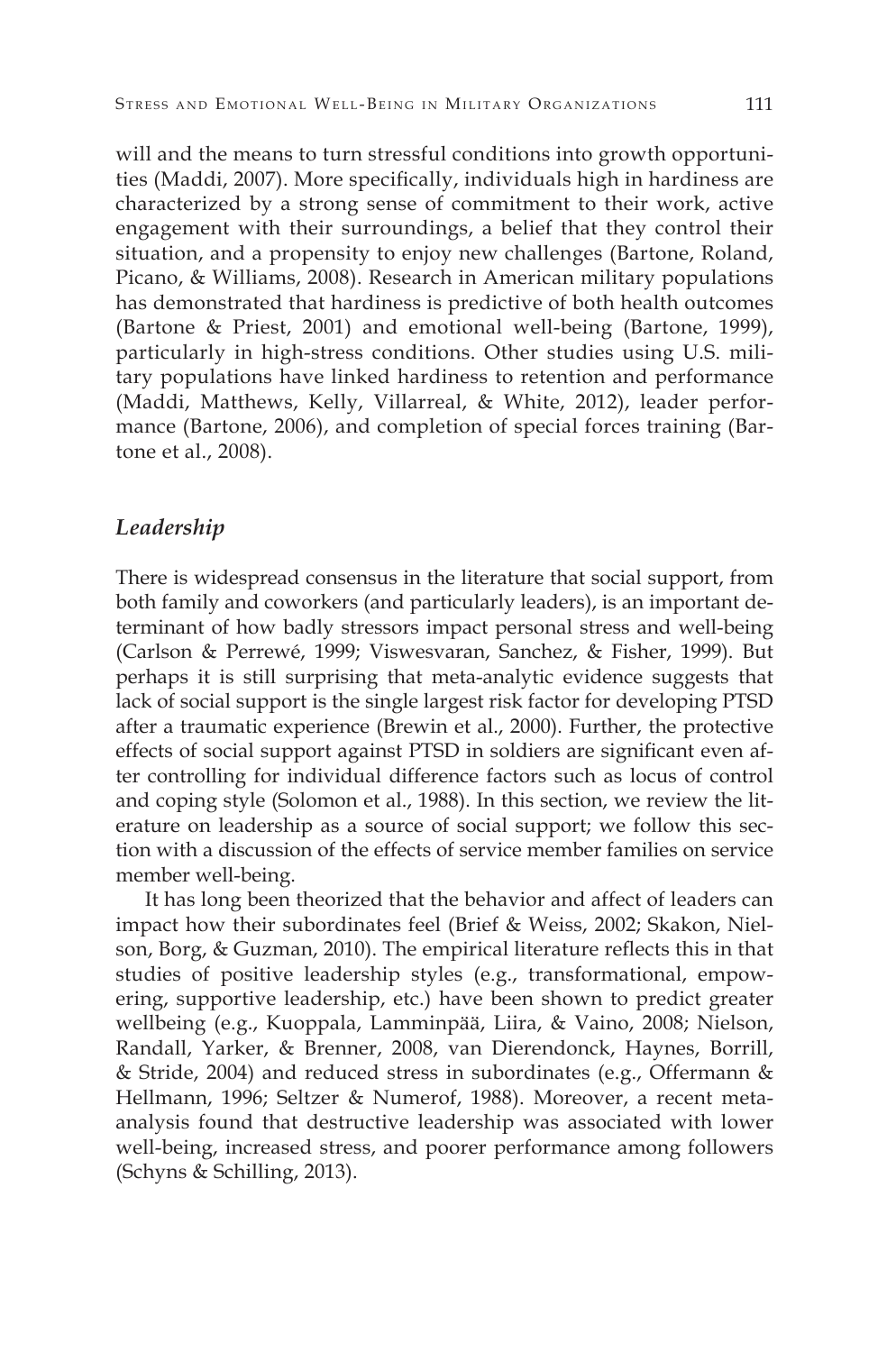Leaders can have this impact on stress and well-being by developing a sense of trust and self-efficacy in their followers (Liu, Siu, & Shi, 2010) or developing a sense in followers that their work has purpose or meaning (Arnold, Turner, Barling, Kelloway, & McKee, 2007). Moreover, by showing that they have adequately prepared for potential stressors by providing clear team goals, defining expectations of team members, and laying out a strategy, leaders can reassure their team members that they need not overreact to unexpected events (Zaccaro, Rittman, & Marks, 2001). Another avenue of influence is leader mood contagion. That is, leaders characterized by positivity or charisma can convey an infectious sense of excitement and optimism to their subordinates and change the atmosphere or climate of their work group (Sy, Côté, & Saavedra, 2005) and this in turn increases individual and group performance (Bono & Ilies, 2006). Similarly, when leaders communicate to followers that they have no value, deprive them of personal control over their work, or actively berate them the expected outcome is frustration, emotional exhaustion, resentment, retaliation and decreased performance and well-being (Mc-Coll-Kennedy & Anderson, 2002; Schyns & Schilling, 2013; Tepper, 2000).

Emotionally intelligent leaders can foster a climate that facilitates performance by modeling positive emotional regulation for followers and being sensitive to the emotional well-being of their followers (Koman & Wolff, 2007). Further, although there is a general resistance to the display of emotions in masculine-oriented professions such as military, the capacity of emotionally intelligent leaders to display emotions such as anger at appropriate times may prove particularly effective for motivating followers (Lindebaum & Fielden, 2011). A similar line of thinking comes from S.L.A. Marshall's book on military leadership where he declared that ''too much has been said in praise of the calm demeanor as an asset to the fighting commander'' (Marshall, 1947, p. 138). That said, although it has been noted that there is an expectation that military commanders be capable of rousing their troops through displays of anger, such displays are also nowhere near the top of the leadership competencies valued in field commanders (Abrahams, 2007). Nonetheless, the ability to regulate emotions is often mentioned as a key characteristic of effective military leaders.

Current research on the U.S. military reflects the importance of leaders as both a protective factor and a liability. In MHAT-5 (2008) it was demonstrated that while a positive leadership climate was only slightly related to mental health problems of service members who do not experience combat; leadership climate was associated with almost halving the rates of psychological and emotional problems in troops who had experienced a great deal of combat. Even so, one of the big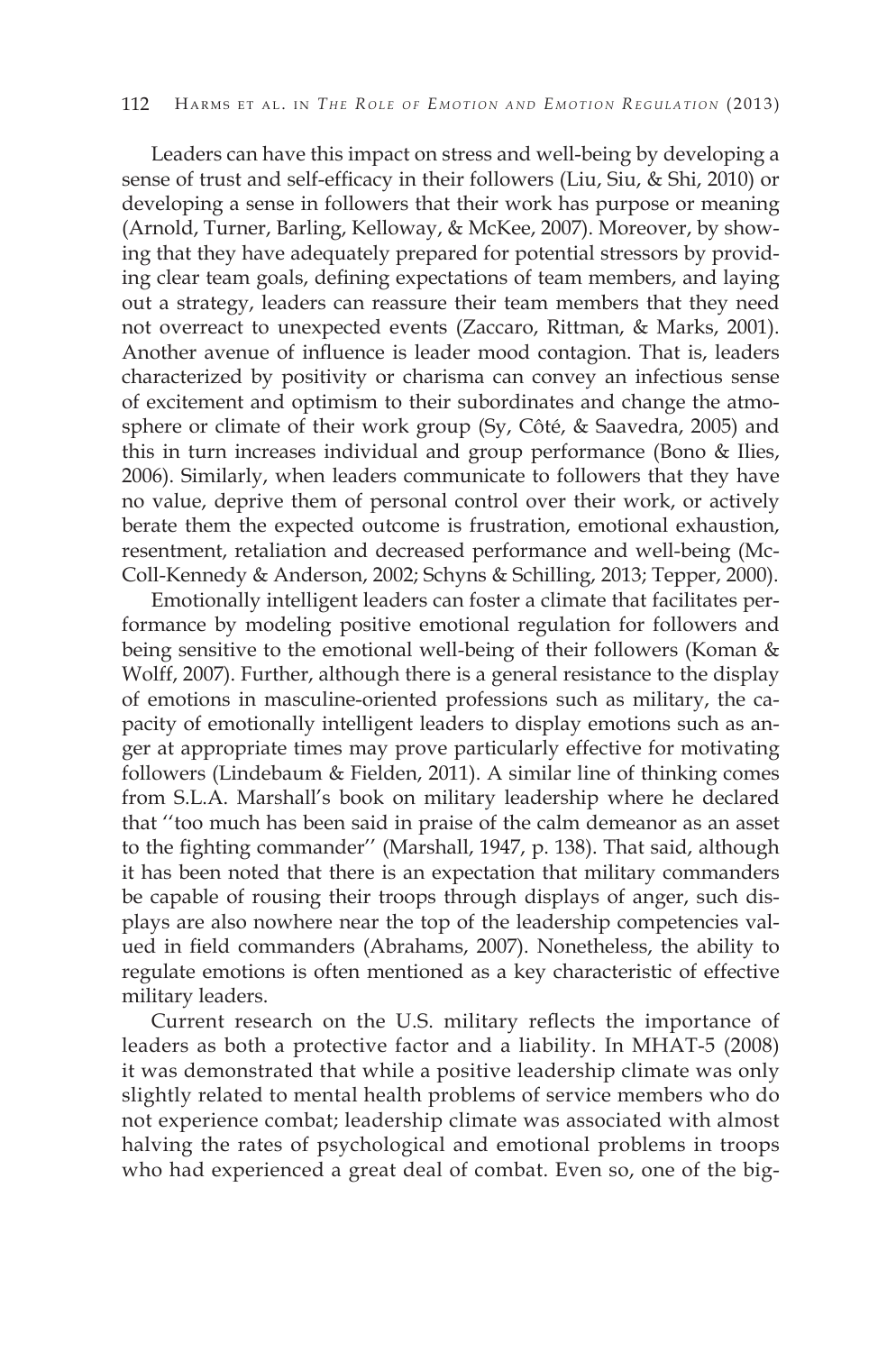gest barriers to service members seeking mental health services for the emotional problems was that they felt that their leaders would blame them for the problem. Moreover, a substantial number of service members reported that their leaders actively discouraged the use of mental health services.

### *Military Families*

Although service members are directly affected by stressful events inherent with army life and therefore are likely to suffer from short- and long-term consequences of such events, their families are also affected by military member deployment- and combat-related negative experiences (Erbes, Polusny, MacDermid, & Compton, 2008; Galovski & Lyons, 2004). However, it is not only service members' experiences that affect service member families, but also family members' behaviors, experiences, and emotions that may negatively (Badr, Barker, & Milbury, 2011; Erbes, 2011) or positively (Badr et al., 2011; Friedman, 2010) influence service member outcomes. In this section we discus two effects of family effects on well-being—service member families as a source of stress for service members and service member families as a source of support and coping assistance for service members.

*Service Members' Families as a Source of Stress for Service Members —*  The importance of family is reflected in recent assessments of emotional well-being in the military in that separation from family is routinely listed as one of the top stressors for American soldiers (MHAT-5, 2008). In fact, married soldiers are almost twice as likely to report that family matters at home have caused them significant stress and have made it difficult for them to do their jobs (J-MHAT-7, 2011). Reflecting these findings, a number of studies have demonstrated that simply having a family might increase the odds of soldier developing PTSD symptoms. For example, a recent longitudinal study of American military families provided some evidence regarding the effects of family factors on service member PTSD (Erbes, 2011). The findings obtained using a sample of U.S. soldiers deployed to Operation Iraqi Freedom (OIF), revealed that soldiers' pre-deployment concerns about family disruptions (e.g., being concerned about damaging relationships with family members, worrying about missing important family events; Vogt, King, & King, 2004) were positively related to their PTSD symptoms assessed at the postdeployment stage.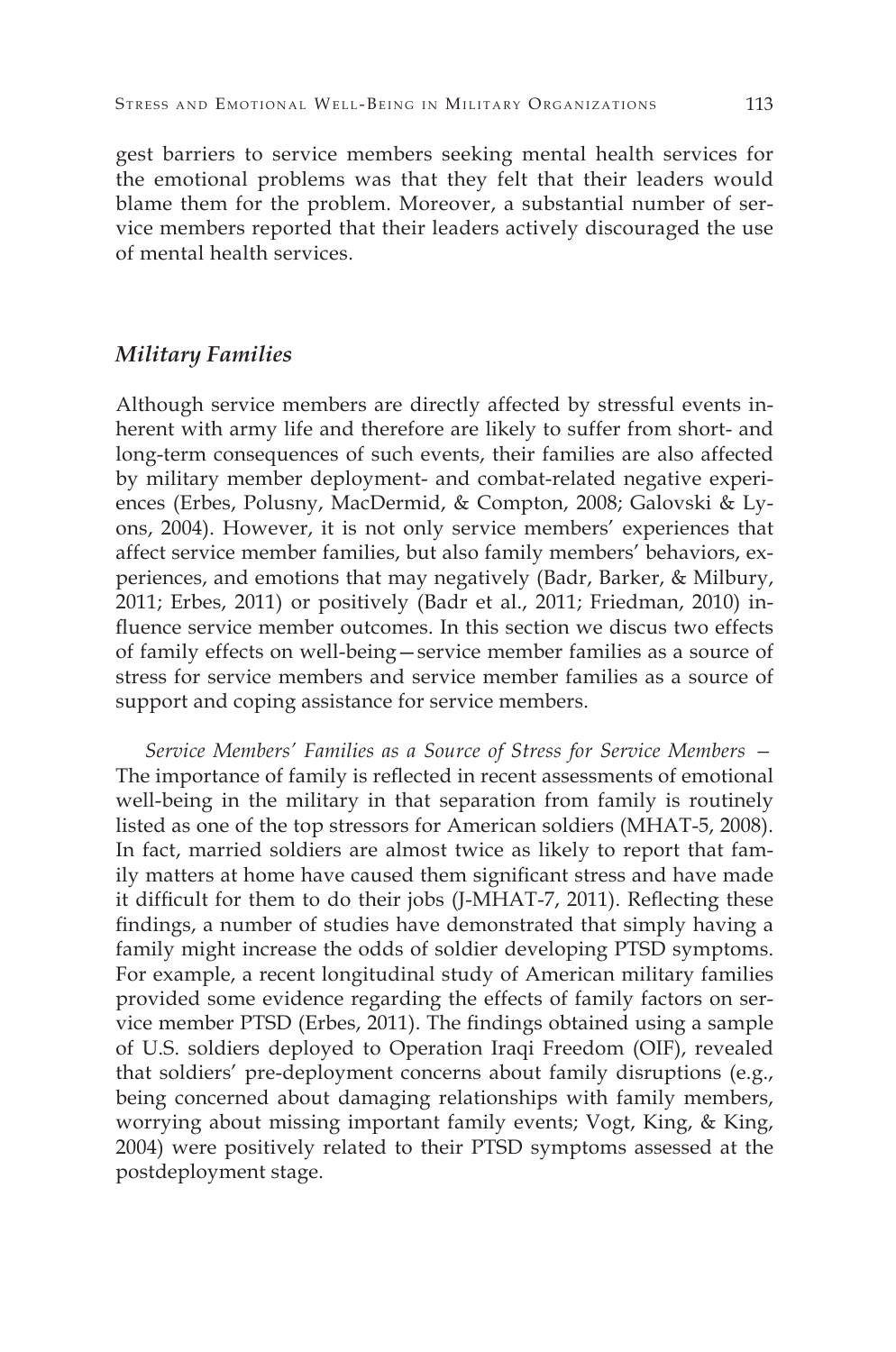Also, in a retrospective cohort study focused on examining factors that increase or protect against the risk of developing combatrelated PTSD symptoms among U.S. service members, Skopp et al. (2011) found that having a spouse or a significant other increased the odds of developing such symptoms. The authors explain this result in light of previous research suggesting that deployment-related relationship separation may create additional stress (e.g., worrying about family members' health and safety and being concerned about spouse fidelity) that make soldiers more vulnerable to the effects of stressors and more prone to the development of PTSD. These finding are in line with previous literature demonstrating that married soldiers are more likely than single soldiers to report negative consequences of deployment, such as missing important family events and deterioration of relationships with spouses (Newby et al., 2005). Married U.S. service members report suffering from more stressors than single service members (Hammelman, 1995; see also Hosek & Martorell, 2011), and single service members have greater odds of reporting good to excellent physical and mental health compared to married service members (Riviere & Merrill, 2011).

Although families are commonly considered the major source of social support for service members at the postdeployment stage (Badr et al., 2011; Friedman, 2010), some researchers have argued that spouses' affect, cognition, and behaviors and quality of service member-spouse relationships can exacerbate the development of such problems in service members. Relying on the empirical evidence obtained in the literature on the family members' role in patient adaptation to health-related stress in the civilian population (e.g., Manne, Taylor, Dougherty, & Kemeny, 1997; Manne et al., 2003), Badr et al. (2011) argue that having unsupportive partners (e.g., who criticize partner's coping strategies and ways to deal with treatment, avoid being around the partner) is likely to negatively affect injured service members' ability to cope with distress. In general, service members finding themselves in distant or ''combative'' relationships with their family members upon return home from deployment are considered likely to experience difficulty recovering from PTSD (Erbes, 2011). Being in such relationships may further strengthen service member trauma-induced beliefs that they are damaged and incapable of developing intimate and trusting relationships with others, thereby reinforcing cognitions underlying PTSD (Erbes, 2011). Further, Monson, Taft, and Fredman (2009) demonstrate that even caring and supporting partners can inadvertently contribute to service member PTSD. They argue that partners who help service members avoid trauma-specific stimuli in an attempt to prevent service members reliving the trauma (e.g., accom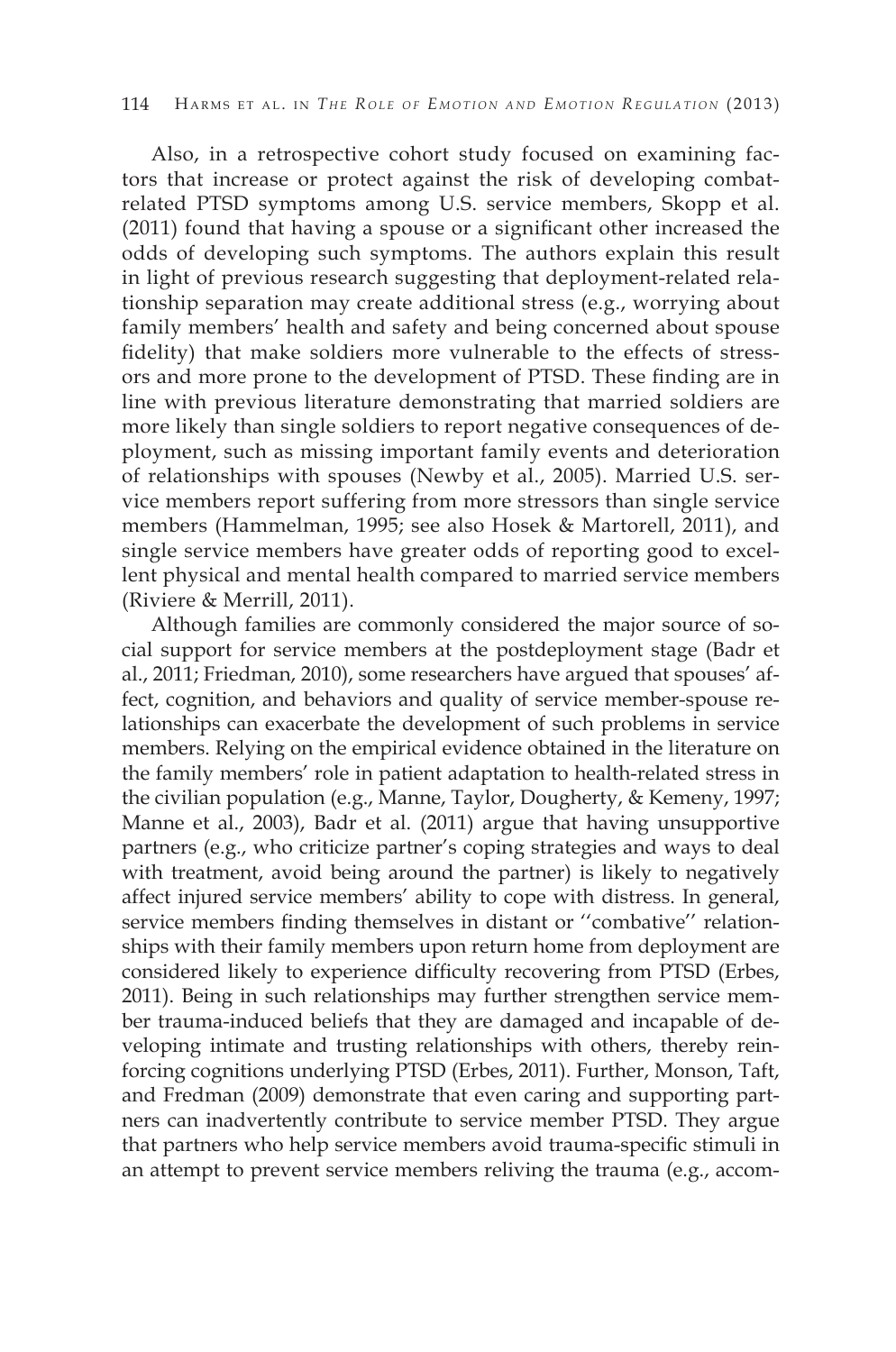panying them everywhere to protect them, managing their social interactions), can reinforce the symptom of trauma-specific avoidance and contribute to the maintenance of PTSD.

#### *Service Members' Families as a Source of Support for Service Members*

In line with the findings obtained in more general literatures on coping and the role of relationship quality in improving patients' physical and psychological well-being (e.g., Berg & Upchurch, 2007; Manne et al., 2004), research on military family functioning has reached consensus that social support is an important source of protection against psychological problems and the family is one of the major sources of social support for service members (Badr et al., 2011; MHAT-5, 2008).

Family support at the postdeployment stage is a critical protective factor for service member well-being. Family members actively engaging service members in positive family activities, interactions, and practical responsibilities may help service members avoid experiential avoidance (i.e., behaviors such as substance abuse, thrill-seeking, chronic video-game playing that are used by service members to diminish the occurrence of distressing events, thoughts and memories) that can foster PTSD (Erbes, 2011). In addition to providing emotional support to returning service members and helping them reintegrate into civilian life, family members are considered instrumental in assisting injured service members throughout treatment and rehabilitation. For example, family members often become primary caretakers for injured service members, take care of extra household responsibilities, assist their injured partners with medical appointments, and participate in making medical decisions (Badr et al., 2011).

# **Developing Service Member Resilience to Stress**

## *Resilience and Emotional Well-Being Interventions*

Growing concern over rates of mental health problems among military personnel (e.g., Hoge et al., 2004; Reger et al., 2009) has led to interest in the use of mental health interventions within the military context. Although a number of programs aimed at improving the mental health of service members have been used by militaries around the world, the lion's share of such programs have been implemented within the branches of the U.S. military (see Bowles & Bates, 2010; see also Meredith et al.,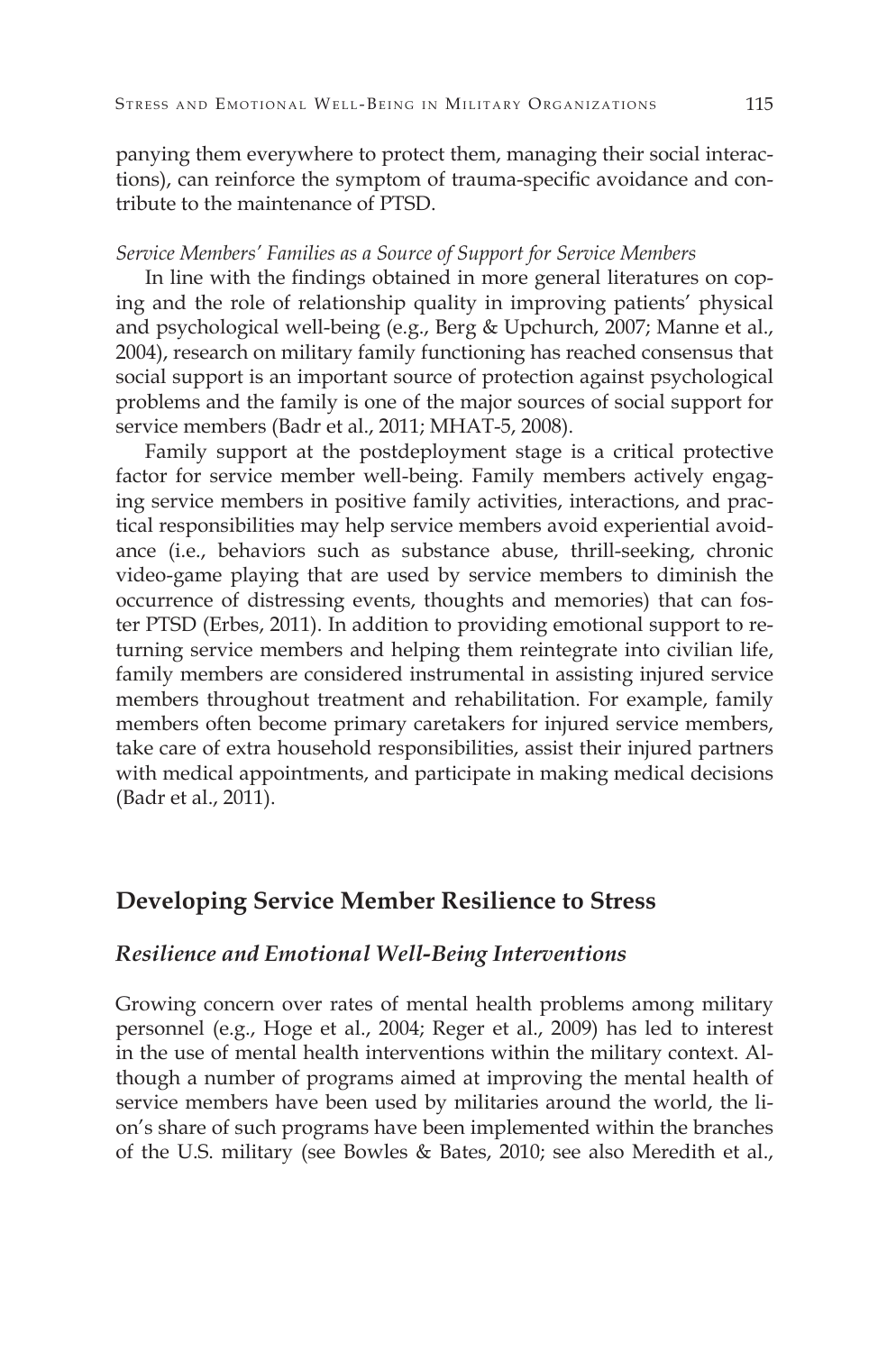2011). Our focus in this section is on the most notable mental health interventions in use within U.S. and other militaries for which formal evaluative evidence exists.

#### *Battlemind*

Battlemind represents the inner strength and confidence in the face of adversity that soldiers must show (Adler, Bliese, McGurk, Hoge, & Castro, 2009a). The Battlemind program is aimed at reducing mental health symptoms by helping U.S. soldiers adapt to stress faced throughout the deployment cycle (Adler, Castro, & McGurk, 2009b). Battlemind interventions include two components—training and debriefing. These interventions share some similarities (see Adler et al., 2009a), but differ substantially in goals, methods, and content.

*Battlemind Training —* Battlemind training utilizes the general cognitive-behavioral therapy (CBT) model and incorporates aspects of cognitive adaptation associated with positive psychology and aims to develop mental toughness and self-confidence. It was initially developed to aid soldiers in the transition from combat deployment to life back home, providing specific skills and support relevant for the initial transition and for the subsequent 3\_6 month postdeployment transition phase (Adler et al., 2009a). Battlemind training has since been extended to include training for spouses and children and army soldiers, leaders at multiple levels in the army, and healthcare personnel (see Bowles & Bates, 2010; Kubisiak et al., 2009). Soldier Battlemind training is conducted in small and large groups and consists of one hour sessions (see Adler et al., 2009a). Training sessions are supplemented with a series of training modules, with content developed from soldier focus groups and survey feedback (Castro, Adler, McGurk, & Bliese, 2012). Battlemind training also includes supplementary material and content based on the differential needs of soldiers, their spouses and children (separate interventions were developed for different age groups of children), army leaders (separate interventions were developed for immediate and senior leaders), and healthcare providers.

*Battlemind Debriefing —* Unlike Battlemind training, the Battlemind debriefing intervention is best characterized as a stress management intervention, implemented in response to soldiers' experience of traumatic events. Debriefings are conducted in groups (typically at the unit level; 20\_30 participants per session) and revolve around discussions of a specific traumatic event. Debriefing sessions last approximately 50 minutes (Adler, Castro, & McGurk, 2007a; Adler et al., 2009b).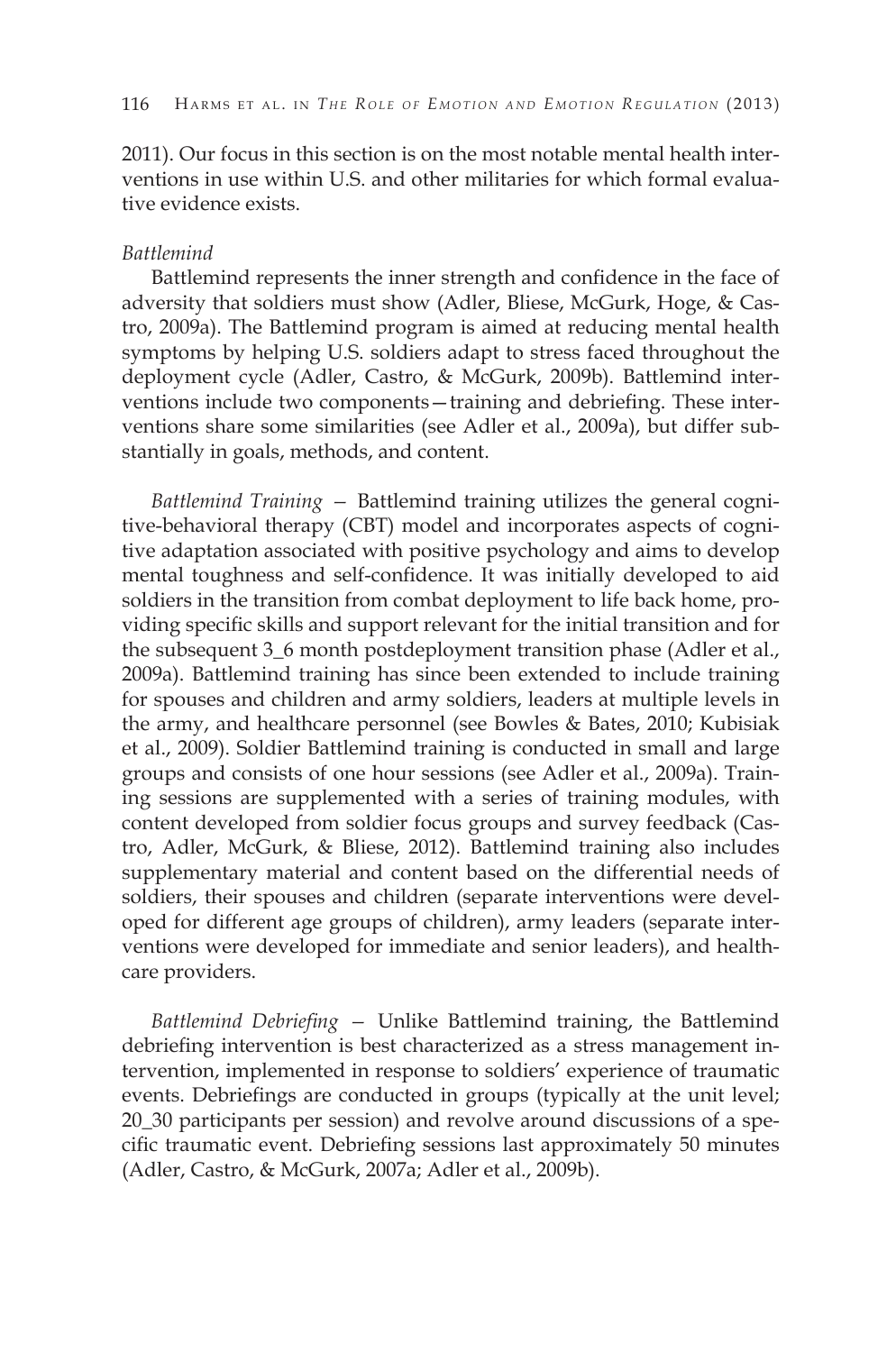Debriefing interventions implemented within the military context prior to Battlemind have been cited for having a number of shortcomings, including: reexposing participants to the initial trauma, being poorly adapted for the military context (e.g., not adequately dealing with issues surrounding stigma; Adler et al., 2007a; 2009b). Battlemind debriefing attempts to address these potential problems by creating a series of psychological debriefings designed specifically for the military context. In addition, three different debriefing formats exist for different specific stressful or traumatic experiences. Event- and timedriven debriefings are conducted with soldiers during combat deployment (i.e., ''in-theatre''). Event-driven debriefings are conducted in response to a specific traumatic event experienced by a unit. Time-driven debriefings are conducted on an interval schedule throughout the deployment, with a focus on the cumulative effects of deployment. Postdeployment debriefings are conducted with soldiers returning from deployments and focus on the stressors associated with reintegration (Adler et al., 2007a).

*Evidence of Battlemind Training and Debriefing Interventions —* Four studies have demonstrated the efficacy of Battlemind postdeployment training and debriefing among American soldiers (Adler, Castro, Bliese, McGurk, & Miliken, 2007b; Adler et al., 2009a; Castro et al., 2012; Thomas et al., 2007). Overall, these studies suggest that Battlemind interventions have positive effects on health outcomes and emotional well-being. For example, among a large sample of U.S. soldiers returning from a year-long deployment, the effects of small- and largegroup Battlemind training, Battlemind debriefing, and a stress education comparison condition were compared in relation to a series of postdeployment psychological health outcomes (Adler et al., 2009a). Among soldiers reporting high levels of combat exposure, those in all three Battlemind conditions reported fewer PTSD symptoms during a 4-month follow-up, compared to the stress education comparison group (*d*s ranged from .14 for Battlemind small-group training to .21 for Battlemind debriefing). Across variations in the Battlemind intervention, combat exposure conditions, and outcomes, Battlemind showed a small positive effect on mental health (*d*=.07). A follow-up study using a sample of soldiers returning from combat showed that those receiving Battlemind postdeployment training reported significantly fewer PTSD symptoms (*d*=.30) and depression symptoms (*d*=.23), and significantly greater life satisfaction (*d*=.18), with nonsignificant differences found for perceptions of mental health stigma (Castro et al., 2012). A similar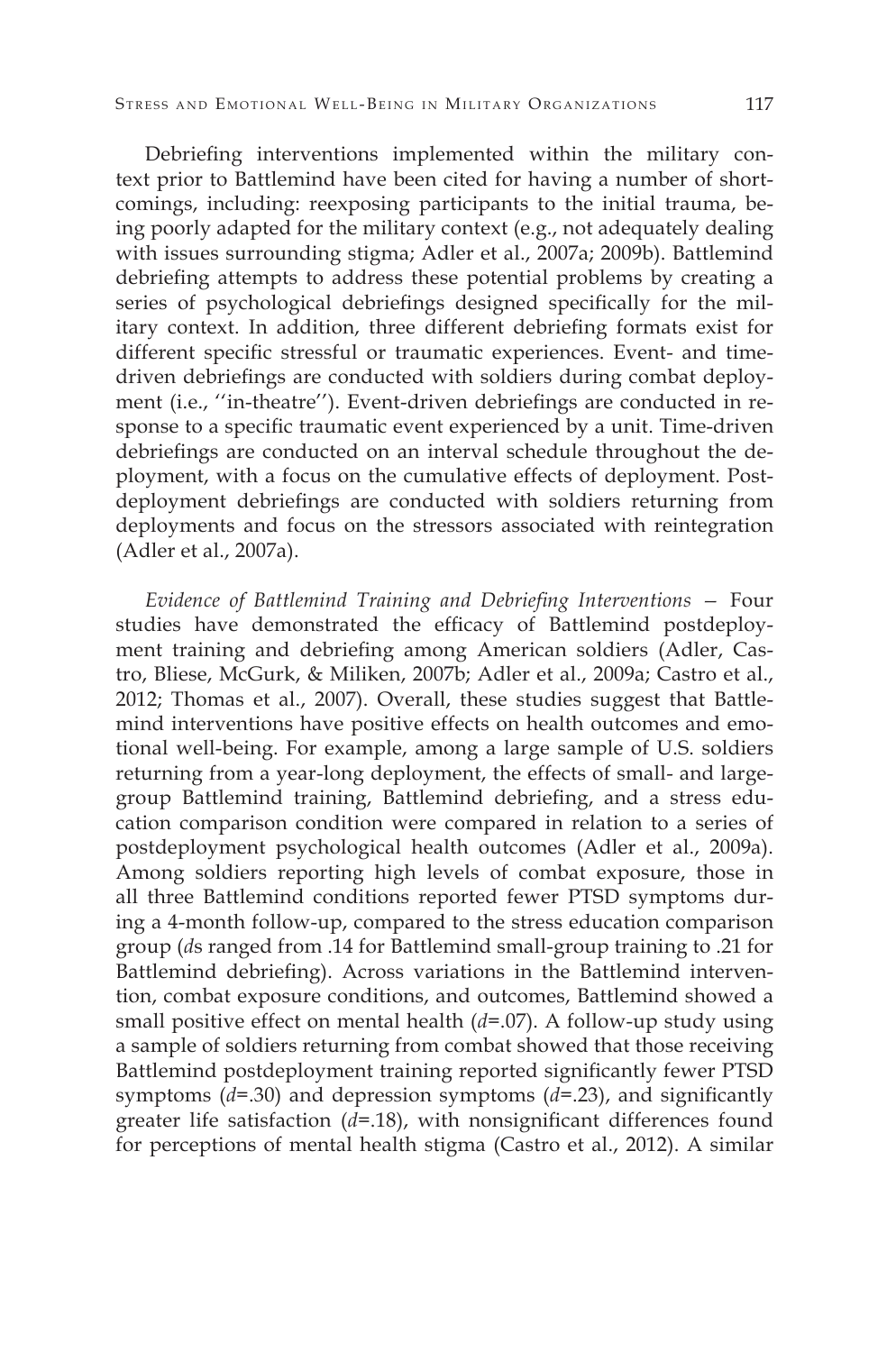program has recently been piloted in the United Kingdom. The results of that trial provided evidence that the program may help reduce binge drinking among UK armed forces who have experienced high combat exposure (Mulligan et al., 2012).

## *Boot Camp Survival Training for Navy Recruits — A Prescription (BOOT STRAP)*

BOOT STRAP was developed to reduce depression rates, increase psychological functioning, and increase performance, with the overarching goal of reducing basic training attrition rates among U.S. naval recruits (Williams et al., 2004). The program was implemented in response to research which demonstrated that depression among naval recruits was likely the result of perceived stress, loneliness, life-changing events, and emotion-oriented coping, and that depression was negatively related to sense of belonging and task-oriented coping (Williams, Hagerty, Yousha, Hoyle, & Oe, 2002). BOOT STRAP consists of nine weekly classroom sessions (approximately 45 minutes each) in which groups of recruits discuss strategies for altering faulty thinking patterns, developing a greater sense of belonging and strengthening peer relationships, assessing oneself and one's emotional reactions, and are provided training in stress management skills (Williams et al., 2004).

Initial assessments of the validity of BOOT STRAP showed that among recruits at-risk for depression, participants randomly assigned to the program reported lower levels of loneliness (*d*=.32), lower insecure attachment (*d*=1.04), and higher levels of problem-solving coping (*d*=.60), compared to those in the nonintervention control group. In addition, individuals receiving the intervention had a significantly higher basic training completion rate than those in the control condition (86% vs. 74%, respectively). A follow-up evaluation of BOOT STRAP training among a group-randomized sample of at-risk and not-at-risk U.S. naval recruits found that those receiving the training reported significantly greater levels of group cohesion, positive coping strategies, perceived social support, and problem solving, and lower levels of negative coping strategies (Williams et al., 2007).

#### *Comprehensive Soldier and Family Fitness*

Comprehensive Soldier and Family Fitness (CSF2) is currently the primary preventive mental health and well-being program used by the U.S. Army (Casey, 2011). It represents the largest psychological health initiative ever implemented within the U.S. military (Cornum, Matthews,  $\&$ Seligman, 2011). CSF2 is aimed at developing psychosocial resilience in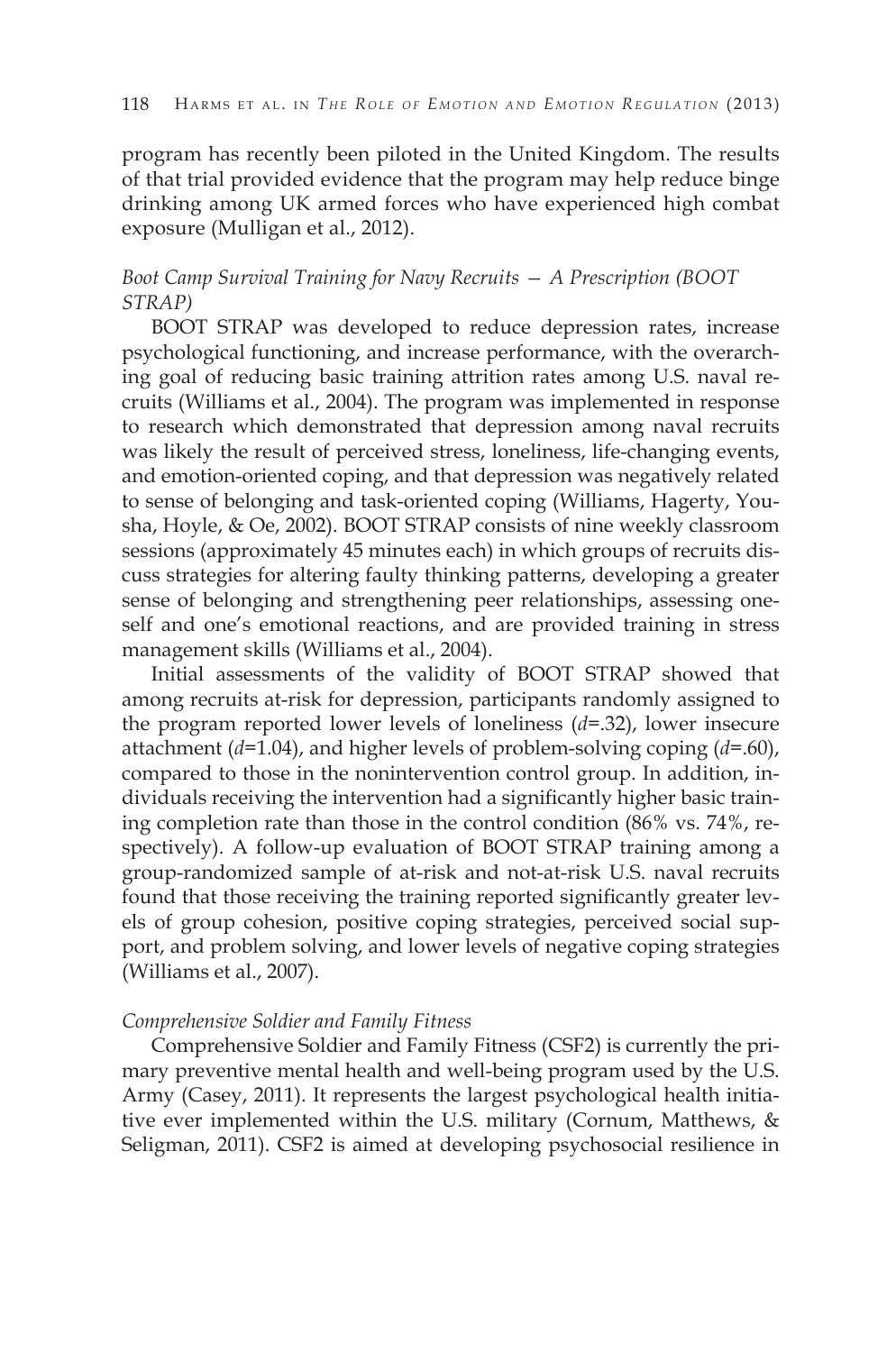soldiers and is rooted in the principles of positive psychology in that the focus of the program is on preventing mental health problems and developing psychological strengths instead of attempting to treat psychological problems after they occur (Casey, 2011; Cornum et al., 2011). CSF2 takes a holistic approach which considers both the effects of family relationships on soldier health (Gottman, Gottman, & Atkins, 2011) and effects of military life on the mental health of soldiers' families (Park, 2011). Consequently, CSF2 defines soldier fitness as a multidimensional construct, emphasizing the importance of emotional, family, social, and spiritual aspects of psychological health.

Individual resilience training is provided throughout the army (Corum et al., 2011) and incorporates aspects of Battlemind (Adler et al., 2009a). However, CSF2 resilience training is most closely modeled after the Penn Resiliency Program (PRP; Gillham, Jaycox, Reivich, Seligman, & Silver, 1990), a resilience program previously used as a depression prevention program for adolescents and children (see Brunwasser, Gillham, & Kim, 2009). Individual resilience training is delivered primarily by master resilience trainers (MRTs). Using a train-the-trainer approach, unit leaders (usually Noncommissioned Officers; NCOs) are provided master resilience training prior to conducting individual resilience training within their unit (Cornum et al., 2011). To date, over 13,000 NCOs have completed MRT training (Office of CSF2, personal communication, December 14, 2012). Initial evidence using a large matched sample of nearly 10,000 soldiers has shown that soldiers with MRT trainers in their units are more optimistic, use more effective coping styles, and have better social relations than soldiers without MRTs in their units (Lester, Harms, Herian, Krasikova & Beal 2011c). However, the practical significance of these findings was quite small, as each of the observed effect sizes (Cohen's *d*) was less than .10. Follow-up analyses using this sample have demonstrated that increases in soldiers' optimism and adaptability mediated the relationship between exposure to MRTs and reduced odds for mental health diagnoses (anxiety, depression, and PTSD). Furthermore, soldiers with MRTs in their units were diagnosed with substance abuse problems at a significantly lower rate (Harms, Herian, Krasikova, Vanhove & Lester, 2013).

Another core component of CSF2 is the global assessment tool (GAT; Peterson, Park, & Castro, 2011). The GAT is a self-assessment inventory intended to measure psychosocial well-being. Feedback for the purposes of building self-awareness is provided to each soldier based on dimensional (emotional, family, social, and spiritual) scores using content that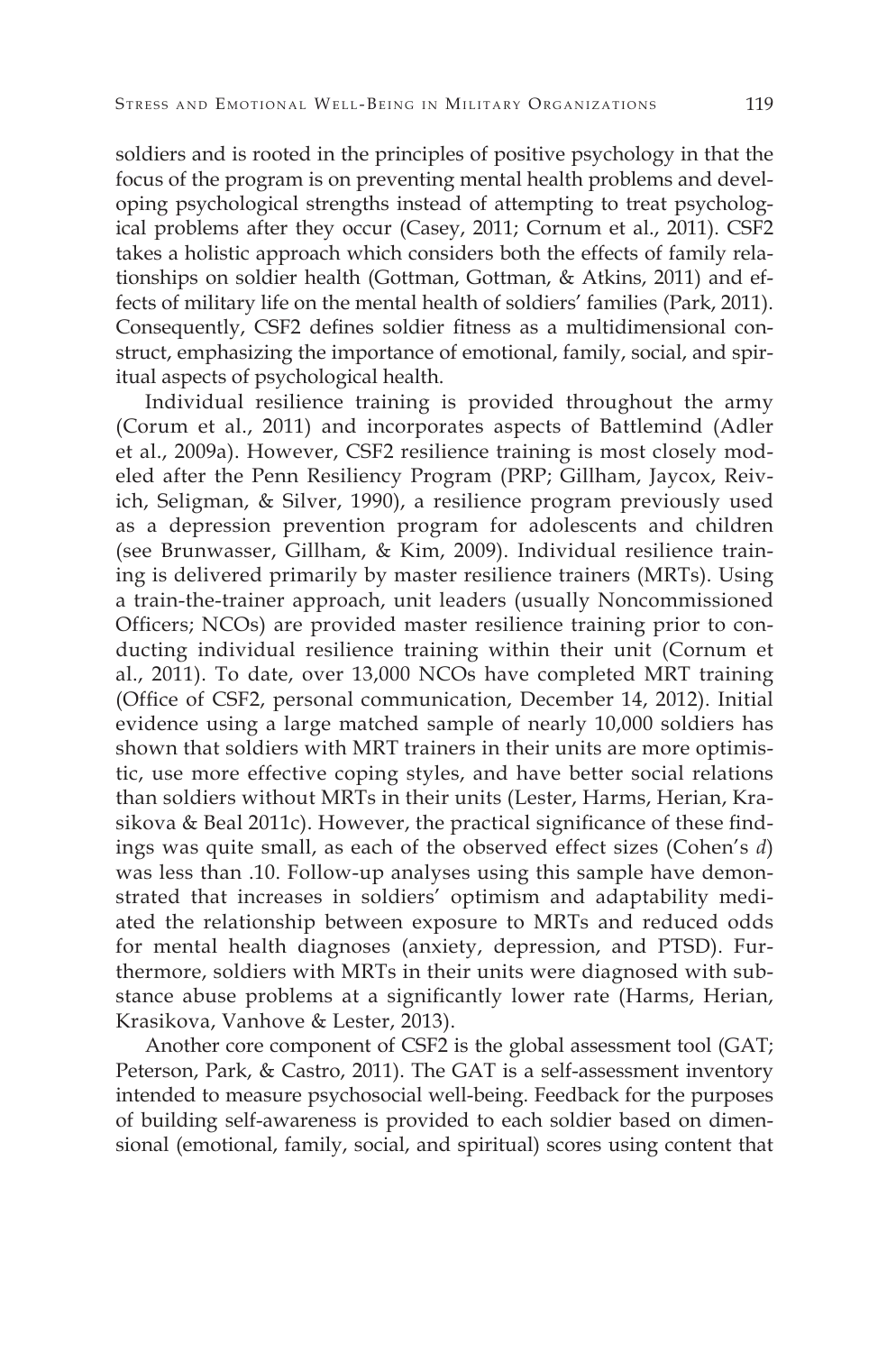was largely adapted from other existing measures (e.g., COPE, Carver, Scheier, & Weintraub, 1989; Positive and Negative Affect Schedule, Watson, Clark, & Tellegen, 1988; UCLA Loneliness Scale, Russell, Peplau, & Cutrona, 1980).

Spouse and family interventions are completed individually through a series of training modules. For example, predeployment spousal resilience training aims to prepare the spouse for the hardships associated with managing the family while their significant other is on deployment, maintaining a strong relationship with their significant other throughout the deployment period, and teaches spouses resilience-based skills. This program has not yet been formally evaluated.

#### *Mental Skills Training*

Mental Skills Training (MST) consists of enhancing mental and emotional components of psychological functioning through a wide range of exercises, including mental rehearsal, positive imagery, goal setting, and self-talk (Martens, 1987; Rushall, 1992). Prior research on MST in the field of sport psychology has demonstrated positive effects on the selfconfidence (e.g., Frey, Laguna, Ravizza, 2003), cohesion (e.g., Hodge & Hermansson, 2007), and performance (e.g., Thelwell & Greenlees, 2003) of athletes. Given the similar physical demands of athletes and soldiers, MST was expected to improve soldier performance (DeWiggins, Hite,  $\&$ Alston, 2010) and resilience (Hammermeister, Pickering, & Lennox, 2011; Hammermeister, Pickering, & Ohlson, 2009). As a result, MST has been utilized in various resilience-building programs in the U.S. military.

Two empirical studies have directly evaluated MST among soldiers. In one, the MST intervention involved 20 minute sessions, 3\_4 times a week, for a 10-week period and included goal-setting, self-talk, and relaxation techniques. Participants reported greater self-confidence and resilience, and showed better performance on physical tests (Hammermeister, et al., 2010). In the other study, MST was utilized in a sample of Warrior Transition Units (WTUs), which are units tasked with caring for seriously injured soldiers (Hammermeister et al., 2009). Researchers implemented an education-based training that taught self-confidence building, use of imagery, and mental rehearsal, and found that MST improved the self-esteem of soldiers in WTUs.

#### *Trauma Risk Management*

Trauma Risk Management (TRiM), an intervention used within the UK armed forces, is unique among military interventions in that it does not aim to prevent or to treat mental health disorders. Rather, the purpose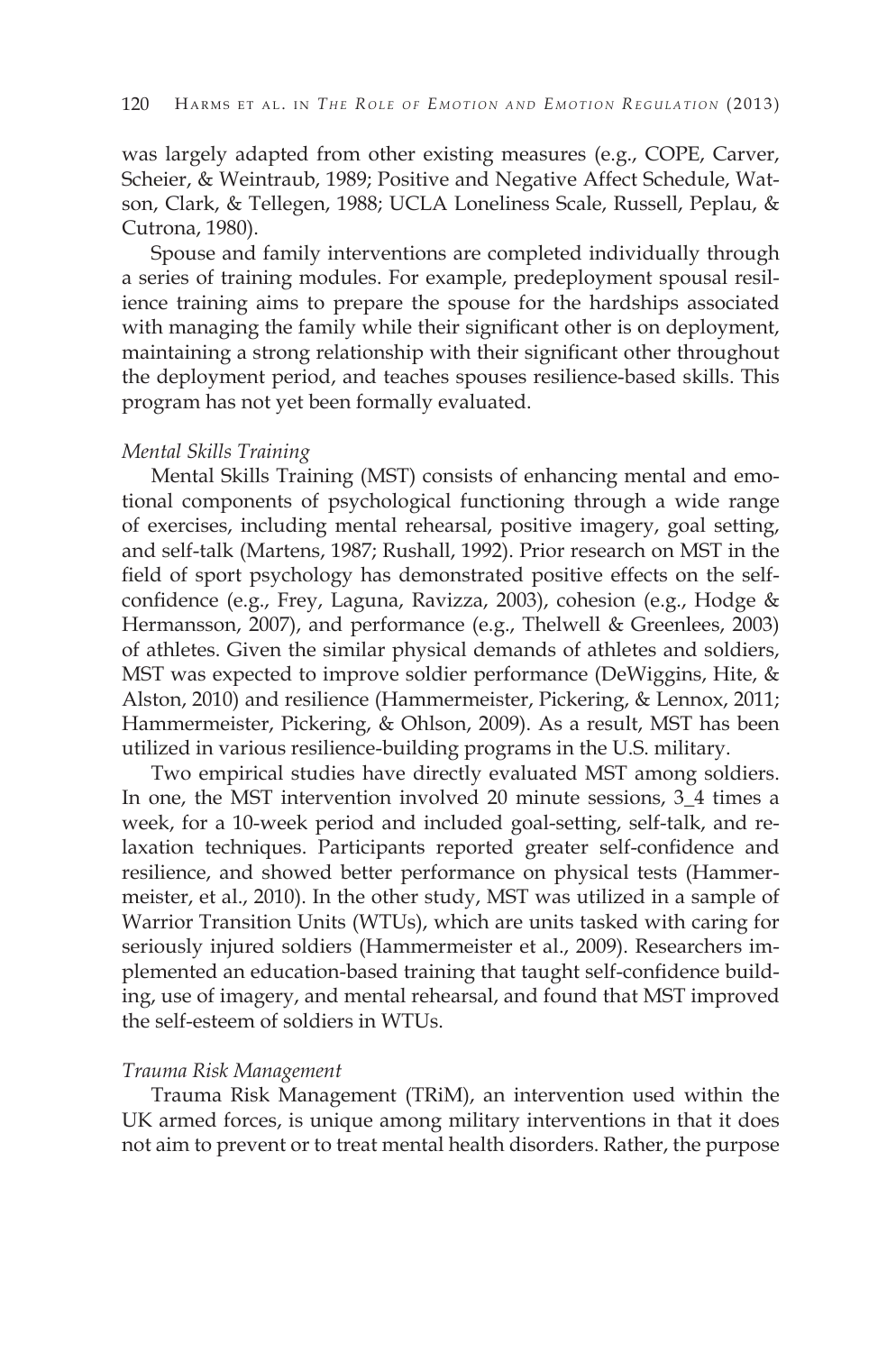of TRiM is to identify those who may develop mental health problems in order to provide the appropriate subsequent intervention(s) (Greenberg, Langston, & Jones, 2008). TRiM uses a peer-to-peer support system following a traumatic event in an attempt to reduce stigma among military personnel associated with mental health problems (Greenberg et al., 2008, 2010). TRiM support practitioners are volunteer service members (i.e., peers). Practitioners receive basic training in traumatic risk assessment and trauma psychology. After an event, practitioners consult unit leaders regarding next steps and conduct initial (and one month followup) risk assessments of those exposed. Those who experienced trauma and continue to display mental health symptoms are referred to additional services (Greenberg et al., 2010).

TRiM has been in widespread use within the UK armed forces in recent years (Greenberg, Jones, Jones, Fear, & Wessely, 2011). However, evaluations of the efficacy of the intervention have only recently been conducted. Findings from a group-randomized trial suggest minimal differences between the TRiM intervention and control groups in reported stress, PTSD, and stigma towards seeking mental health services (Greenberg et al., 2010). However, the authors noted that a limited number of traumatic events occurred during the period of study and that organizational functioning among the warships in the TRiM condition was higher than among control condition warships. In addition, the study did find that the number of disciplinary offenses in the year following the implementation of the program increased from 150 to 152 (1%) on the naval ships receiving the intervention, and from 162 to 205 (21%) on the naval ships not receiving the intervention. A second study tested the longitudinal (predeployment, in-theatre, and postdeployment assessment) effects of the TRiM intervention on mental health problems (Frappell-Cooke, Gulina, Green, Hacker, Hughes, & Greenberg, 2010). Researchers found that the UK Royal Marine company (with greater experience with TRiM) reported fewer instances of psychological distress (3%) postdeployment, compared to the UK Royal Army company (11%; using TRiM for the first time). However, this study used a nonrandomized design in which the company using TRiM for the first time had significantly more reports of psychological distress (21%) predeployment, compared to the company with greater experience with TRiM (8%).

#### *Warriors Prevail*

Stigma associated with mental health issues within the military population has often led soldiers with mental health symptoms to fail to seek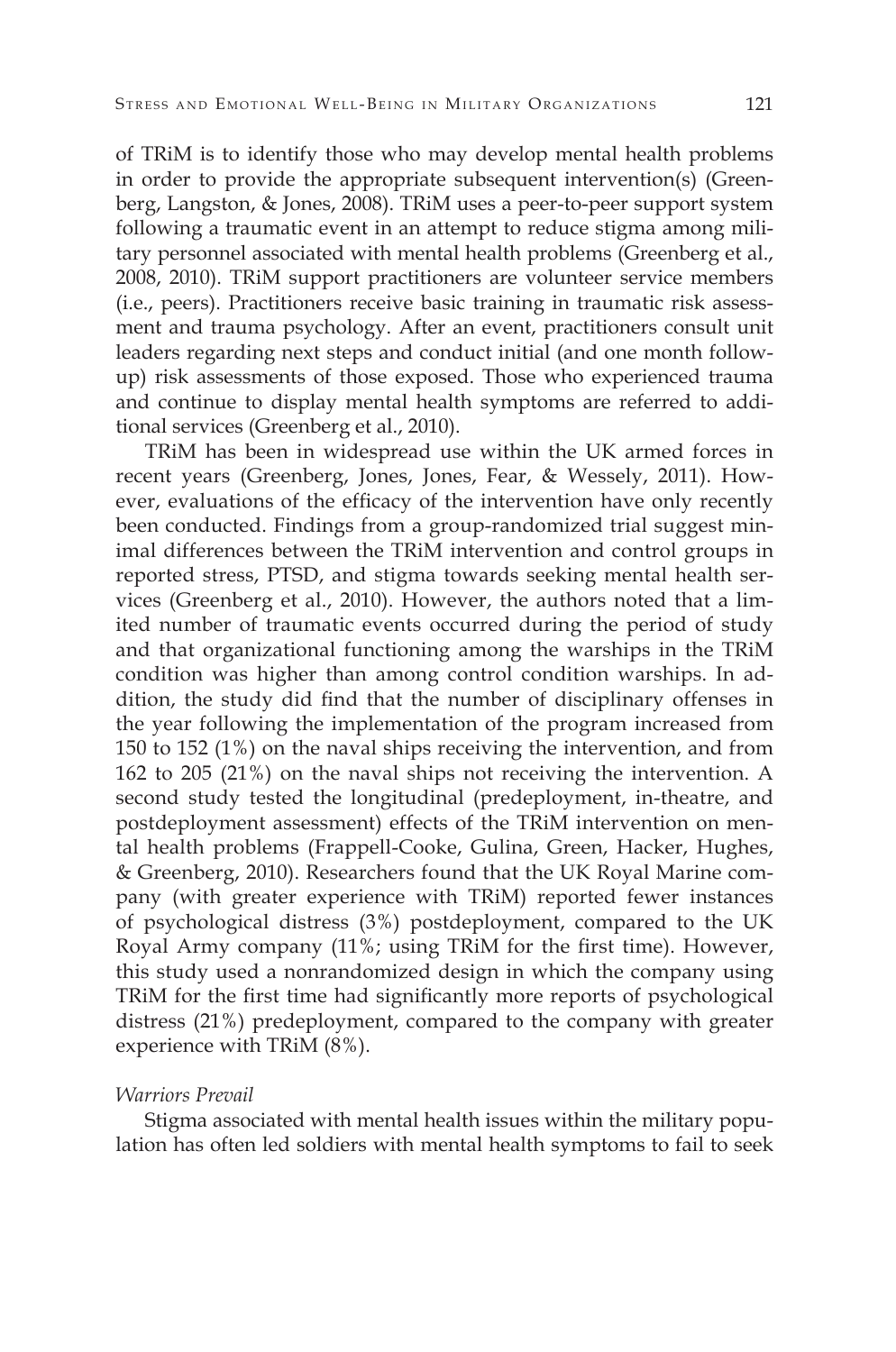the appropriate resources and support (Hoge et al., 2004). Warriors Prevail addresses this problem by providing US soldiers anonymous access to psychological health resources (Prevail Health Solutions, 2011) via a web-based intervention.

Warriors Prevail consists of a nine session (30\_45 minutes each) elearning training program aimed at mitigating mental health symptoms. The program also includes a number of supplemental resources: self-assessments, peer support, and a ''Family Program.'' Self-assessment scores are used to provide users with feedback and tailor subsequent training content to user needs. Second, peer support, via instant messaging, is provided to actual combat veterans who have been trained and certified to provide peer support. Third, the ''Family Program'' provides training and resources to the spouses and significant others of service members (Prevail Health Solutions, 2011). Results from preliminary studies suggest the program has been successful at reducing stigma among participants in care-seeking attitudes, and that participants generally reacted positively to the program, both in terms of participant involvement and intervention content. A clinical trial involving OEF/OIF veterans is currently being conducted.

#### *The Effect of Military Interventions*

Taken as a whole, mental health-related interventions appear to have some potential for improving service members' mental health and wellbeing. This conclusion is based on the positive, but small effects (*d* < .20) evidenced with regard to the majority of the interventions described above (e.g., Adler et al., 2009a; Lester et al., 2011c). However, the relatively small effect sizes raise the question of whether these small effects are important. To answer this question, it is important to understand the breadth and cost of mental health-related problems among military personnel in the United States and the United Kingdom, where the armed forces have been engaged in conflict for over a decade. Larger intervention effects have typically been found among those with greater levels of combat exposure (e.g., Adler et al., 2009a), thus being at greater risk for mental health problems. This may lend support to the potential value of mental health-related interventions. Maybe not surprisingly, it also appears that larger intervention effects have been found when outcomes have been measured more proximally postintervention, as well as when self-reported outcomes have been measured, as opposed to when objective behavioral outcomes have been used.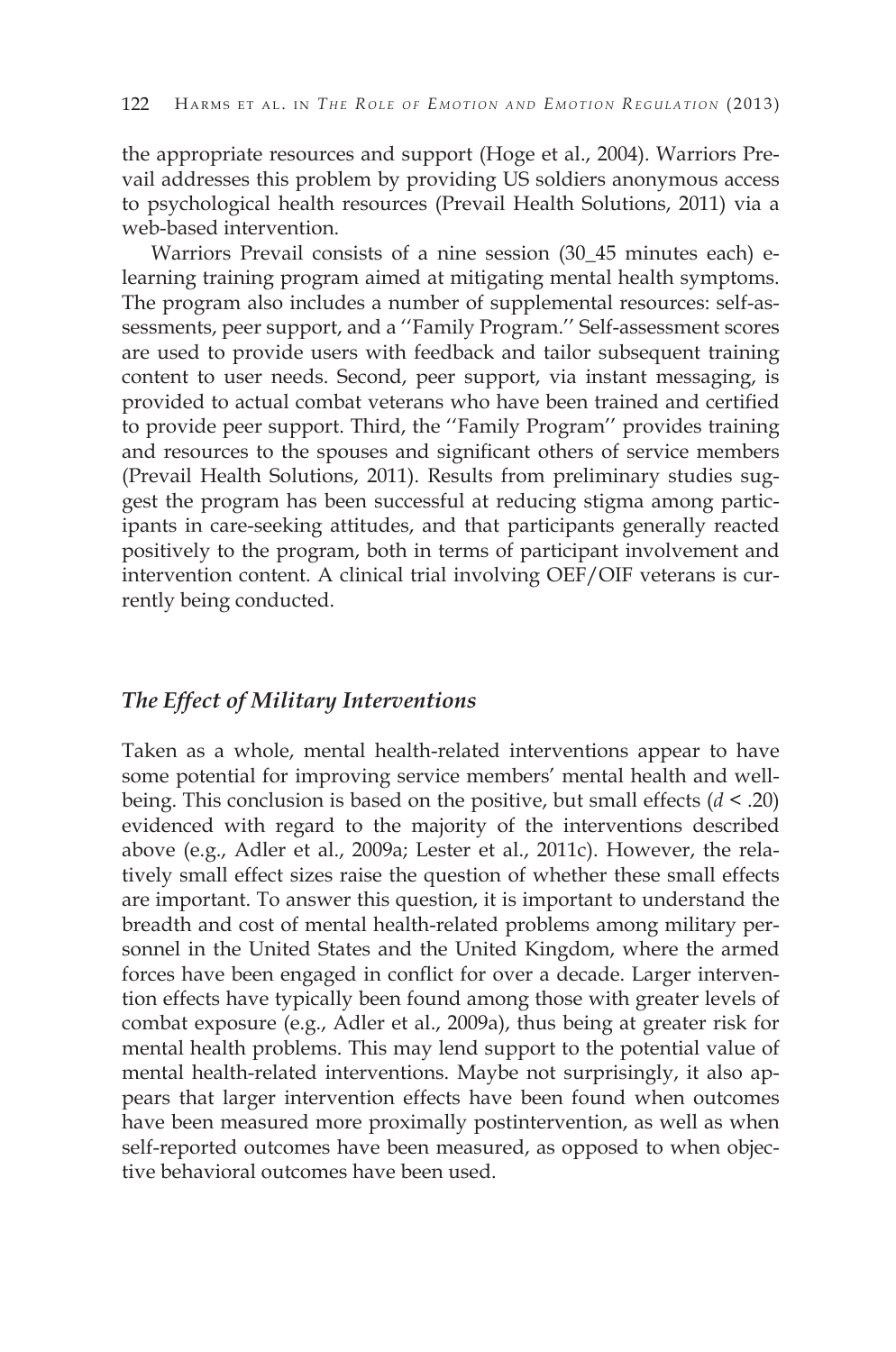Evidence suggests that 56% of the 1.6 million of American OEF/OIF veterans who left active duty between 2002 and 2012 obtained Veterans Affairs (VA) healthcare by the end of 2012 (Bagalman, 2013), with the cost of healthcare for soldiers estimated to anywhere from \$422 to \$717 billion (Stiglitz & Bilmes, 2008). The number of U.S. veterans who began treatment for PTSD, alone, between the years of 2004 and 2009 was over 100,000, with an estimated cost of \$8,000 per patient in the first year of treatment (Congressional Budget Office, 2012). These estimates suggest that even small effects, at the population level, can be important at both the individual level (i.e., preventing mental health problems in individuals and improving their psychological well-being) and the organizational level (i.e., reducing healthcare costs and the burden on the military health care system; see Meyer et al., 2001). This is particularly true when residual effects over longer periods of time are considered (Bliese, Adler,  $\&$ Castro, 2011).

# **Conclusions**

There is perhaps no context where stress and emotional well-being are more important than they are in the military. These factors play a tremendously important role in determining performance, health outcomes, and turnover intentions in this context. Beyond the rigors of day-to-day life in the military, the negative effects associated with the high stress experience of combat deployments often spill into the family domain as well. Yet despite the importance of these factors and the dedicated efforts of researchers working in this domain, fully capturing the nature of the processes underlying these phenomena remains elusive. Studying emotions and wellbeing in the military context is inherently difficult owing to a variety of factors. First and foremost, the military is an organizational culture characterized by an unwillingness to display emotions or acknowledge personal weakness. This, coupled with a distrust of mental health practitioners, makes gathering reliable, accurate data a constant challenge. Moreover, given the fact that service members are constantly rotating in and out of combat environments, there is an extremely high degree of variability in their reported emotional well-being over time. Add to this the fact that a large number of factors contributing to the experience of stress and wellbeing make a comprehensive study capturing all relevant factors logistically (and potentially statistically) impossible.

Thus, we are left with an incomplete picture. Prior literature has identified a number of important risk factors and has established that both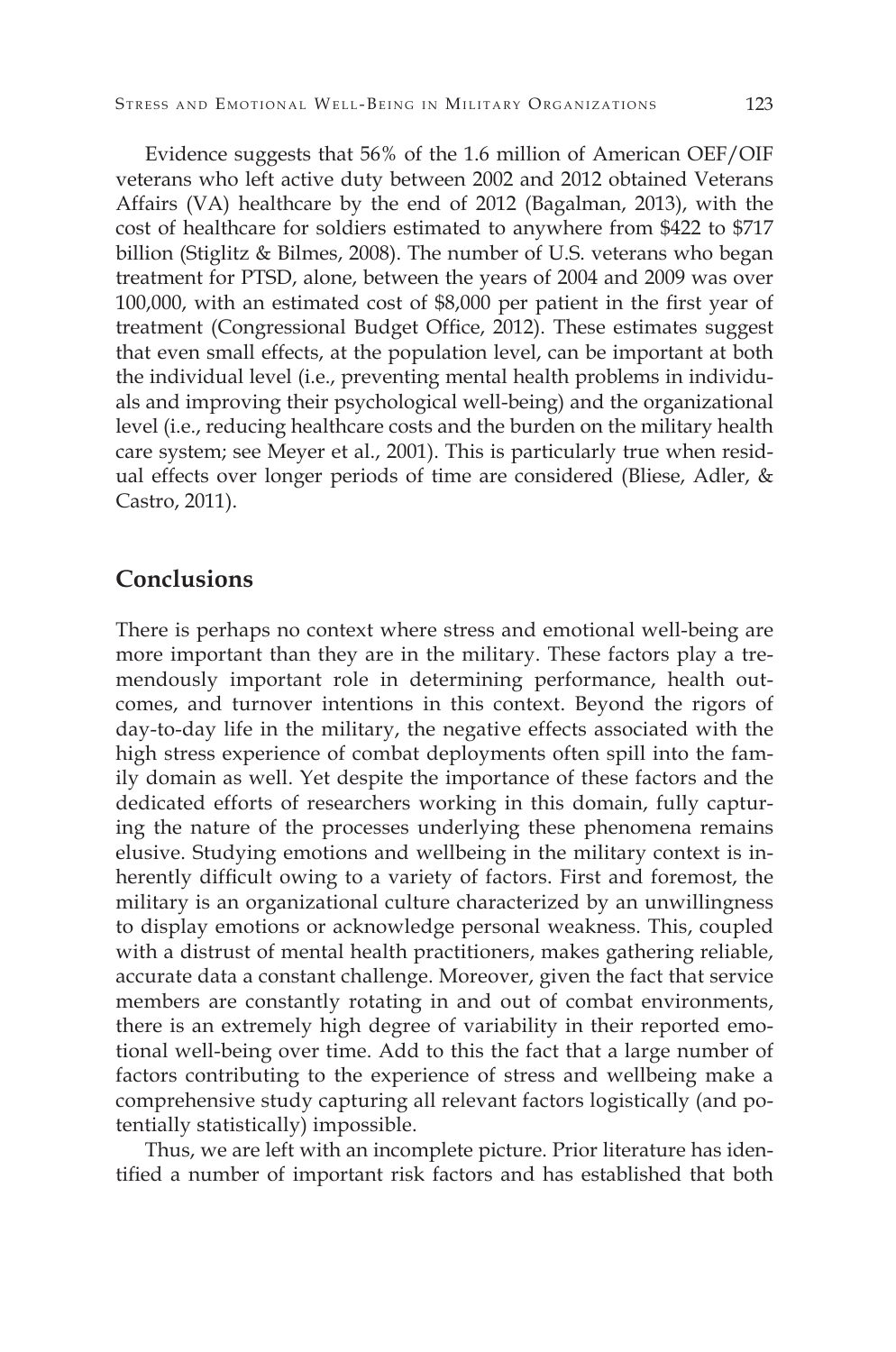personality and relational circumstances can serve as protective factors, but much is still left to be discovered. A host of relevant personality characteristics (e.g., emotional intelligence, attachment styles) remain relatively unexamined. Further, the relational literature has failed to explore such obvious avenues for research as the importance of family and social networks in nonmarried service members. Perhaps even more intriguing is the potential future directions for interventions designed to increase emotional well-being and develop resiliency against stress. To date, most programs have utilized CBT-based interventions. Although they have proven effective, their impact on emotional well-being and health outcomes is typically quite small and implementing them is often quite expensive. As an example, future research in this area might utilize cognitive bias modification (CBM) techniques as a much less expensive, yet equally effective alternative (see Hakamata et al., 2010 for a review). One final concern in this field of research is that the vast majority of research has been conducted on professional, voluntary forces (e.g. United States, United Kingdom, and Canada) and nearly all studies focus on single countries or specific forces within countries. Consequently, it is difficult to determine what role that organizational culture plays as a determinant of stress and well-being outcomes. For example, it is entirely possible that militaries that utilize conscription will show larger relationships between protective psychological factors and stress outcomes simply because they are not limited by restriction of range issues stemming from selection procedures that screen for potential mental health problems. Cross-national studies comparing military cultures and how they influence stress and well-being outcomes are clearly warranted.

The issues surrounding emotional well-being and stress in the military may be complex, but the importance of the problem cannot be overlooked. This is a context that plays a role in the lives of millions of individuals, both directly and indirectly. We have an obligation as scientists to work to better understand these phenomena, to document their effects, and to work to make the lives of our men and women in uniform better if we can.

## **References**

- Abrahams, D. (2007). Emotional intelligence and Army leadership: Give it to me straight!. *Military Review*, *87*, 86–93.
- Adler, A. B., Bliese, P. D., McGurk, D., Hoge, C. W., & Castro, C. A. (2009a). Battlemind debriefing and Battlemind training as early interventions with soldiers returning from Iraq: Randomization by platoon. *Journal of Consulting and Clinical Psychology*, *77*, 928–940.
- Adler, A. B., Castro, C. A., & McGurk, D. (2007a). *Battlemind psychological debriefings*. Report No. 2007-001. Heidelberg, Germany: US Army Medical Research Unit-Europe.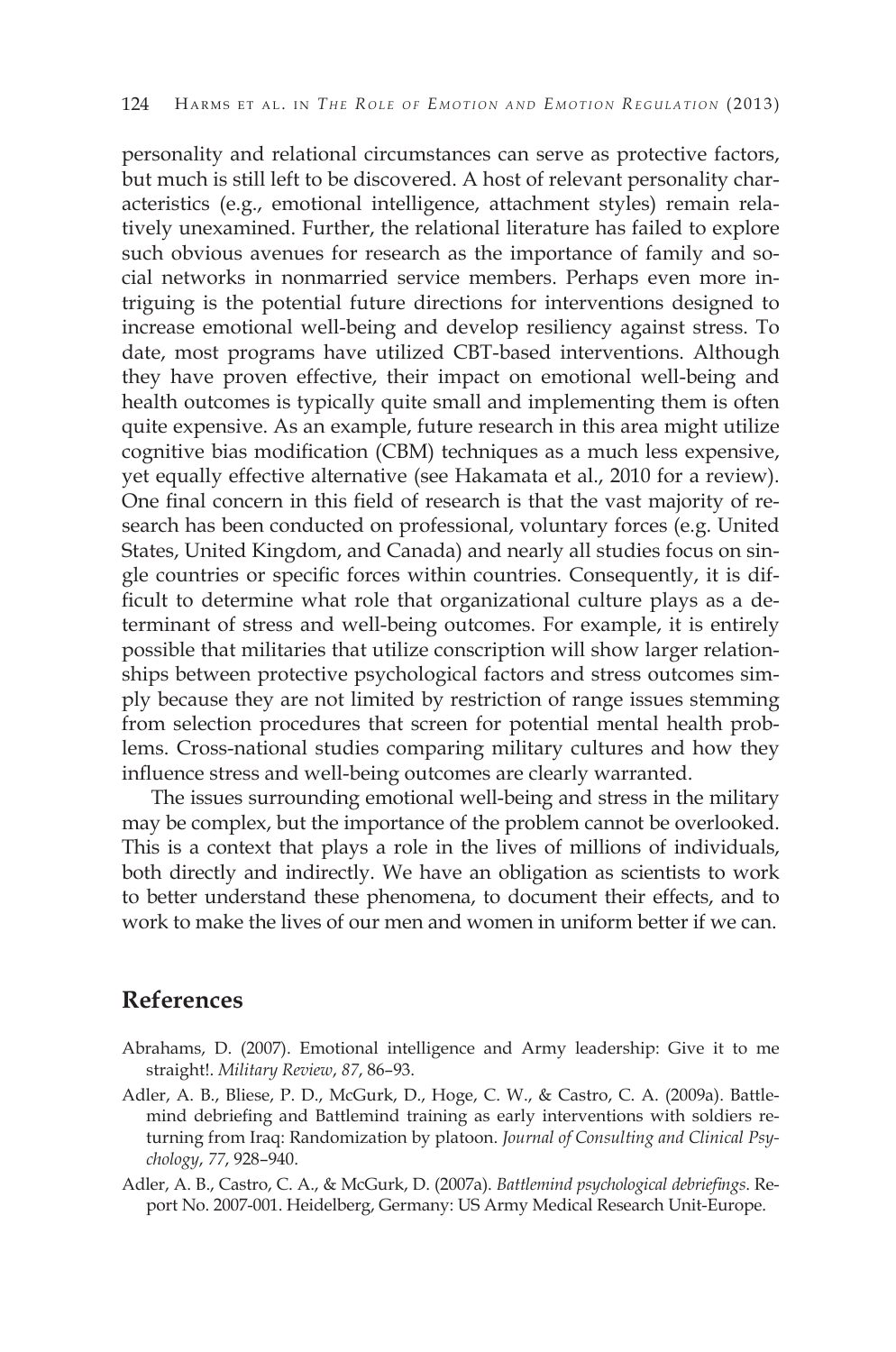- Adler, A. B., Castro, C. A., Bliese, P. D., McGurk, D., & Miliken, C. (2007b, August). The efficacy of Battlemind training at 3\_6 months post-deployment. In C. A. Castro (Chair), *The Battlemind training system: Supporting soldiers throughout the Deployment cycle*. Symposium conducted at the annual meeting of the American Psychological Association, San Francisco, CA.
- Adler, A. B., Castro, C. A., & McGurk, D. (2009b). Time-driven battlemind psychological debriefing: A group-level early intervention in combat. *Military Medicine*, *174*, 21–28.
- Adler, A. B., Huffman, A. H., Bliese, P. D., & Castro, C. A. (2005). The impact of deployment length and experience on the well-being of male and female soldiers. *Journal of Occupational Health Psychology*, *10*, 121–137.
- Adler, A., Vaitkus, M., & Martin, J. (1996). Combat exposure and posttraumatic stress symptomatology among US soldiers deployed to the Gulf War. *Military Psychology*, *8*, 1–14.
- Arnold, K., Turner, N., Barling, J., Kelloway, E. K., & McKee, M. (2007). Transformational leadership and psychological well-being: The mediating role of meaningful work. *Journal of Occupational Health Psychology*, *12*, 193–203.
- Badr, H., Barker, T. M., & Milbury, K. (2011). Couples' psychosocial adaptation to combat wounds and injuries. In S. MacDermid-Wadsworth & D. Riggs (Eds.), *Risk and resilience in U.S. military families* (pp. 213–234). New York, NY: Springer.
- Bagalman, E. (2013). *Mental disorders among OEF/OIF veterans using VA health care: Facts and figures*. Publication No. R41921. Washington, DC: Congressional Research Service.
- Bartone, P. (1999). Hardiness protects against war-related stress in Army reserve forces. *Consulting Psychology Journal: Practice and Research*, *51*, 72–82.
- Bartone, P. (2006). Resilience under military operational stress: Can leaders influence hardiness? *Military Psychology*, *18*, 131–148.
- Bartone, P., & Priest, R. (2001, June). *Sex differences in hardiness and health among West Point cadets*. Presented at the 13th annual convention of the American Psychological Society, Toronto, Canada.
- Bartone, P., Roland, R., Picano, J., & Williams, T. (2008). Psychological hardiness predicts success in US Army special forces candidates. *International Journal of Selection and Assessment*, *16*, 78–81.
- Berg, C. A., & Upchurch, R. (2007). A developmental-contextual model of couples coping with chronic illness across the adult life span. *Psychological Bulletin*, *133*, 920–954.
- Bliese, P. D., Adler, A. B., & Castro, C. A. (2011). Research-based preventive mental health care strategies in the military. In A. B. Adler, P. D. Bliese & C. A. Castro (Eds.), *Deployment psychology: Evidence-based strategies to promote mental health in the military* (pp. 103–124). Washington, DC: American Psychological Association.
- Bliese, P. B., & Castro, C. A. (2003). The soldier adaptation model (SAM): Applications to peacekeeping research. In T. W. Britt & A. B. Adler (Eds.), *The psychology of the peacekeeper* (pp. 185–206). Westport, CT: Praeger.
- Bliese, P., Wright, K., Adler, A., Thomas, J., & Hoge, C. (2007). Timing of postcombat mental health assessments. *Psychological Services*, *4*, 141–148.
- Bonanno, G. (2004). Loss, trauma, and resilience: Have we underestimated the human capacity to thrive after extremely aversive events? *American Psychologist*, *59*, 20–28.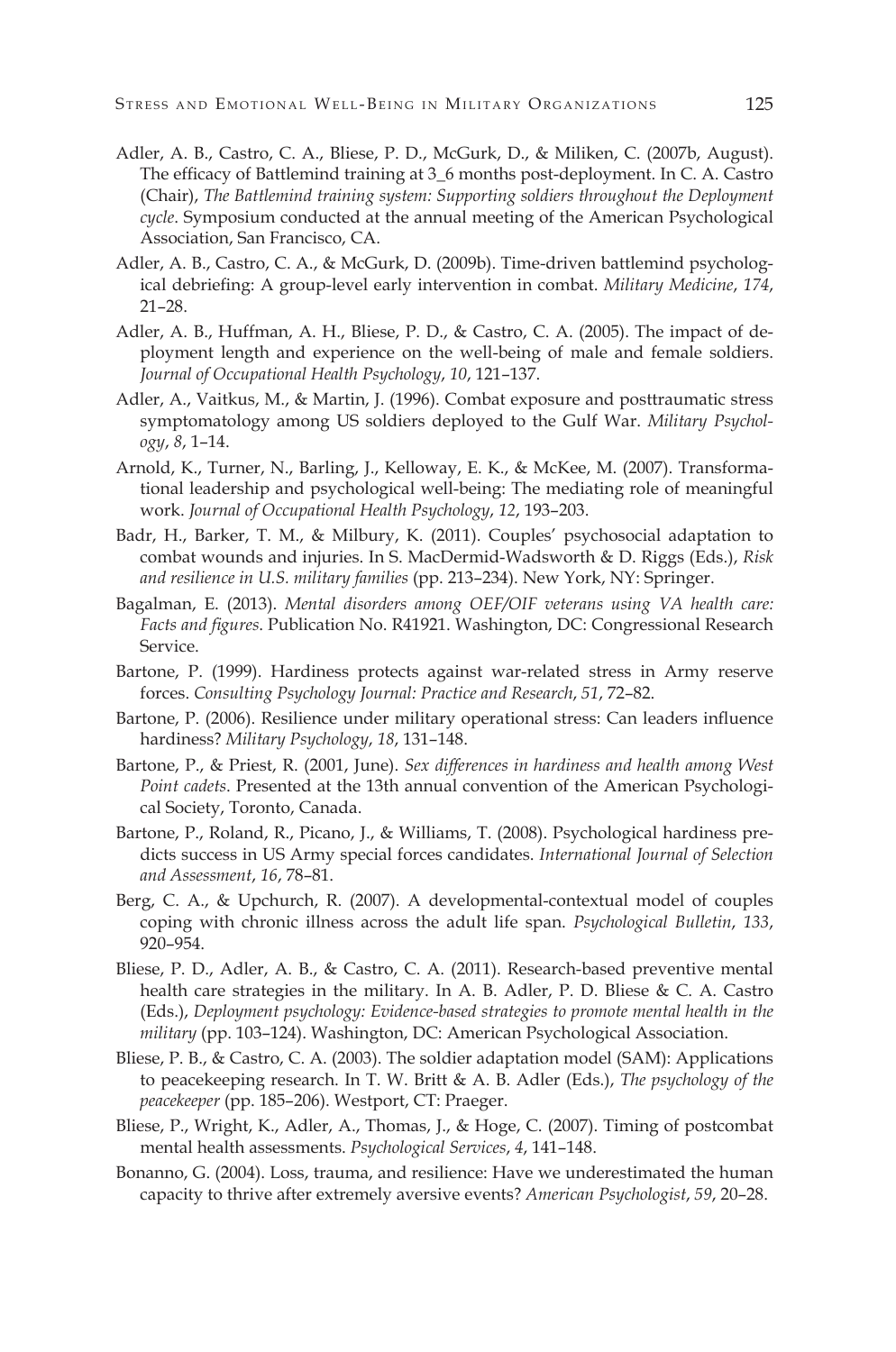- Bono, J., & Ilies, R. (2006). Charisma, positive emotions, and mood contagion. *The Leadership Quarterly*, *17*, 317–334.
- Bowles, S. V., & Bates, M. J. (2010). Military organizations and programs contributing to resilience building. *Military Medicine*, *175*, 382–385.
- Bray, R., Fairbank, J., & Marsden, M. E. (1999). Stress and substance use among military men and women. *American Journal of Drug and Alcohol Abuse*, *25*, 239–256.
- Bressler, M. (2010). Planning and projecting critical human resource needs: The relationship between hope, optimism, organizational commitment, and turnover intention among U.S. Army reserve soldiers. *Journal of Behavioral Studies in Business*, *2*. Retrieved from http://www.aabri.com/manuscripts/09335.pdf
- Brewin, C. R., Andrews, B., & Valentine, J. D. (2000). Meta-analysis of risk factors for posttraumatic stress disorder in trauma-exposed adults. *Journal of Consulting and Clinical Psychology*, *68*, 748–766.
- Brief, A., & Weiss, H. (2002). Organizational behavior: Affect in the workplace. *Annual Review of Psychology*, *53*, 279–307.
- Brunwasser, S. M., Gillham, J. E., & Kim, E. S. (2009). A meta-analytic review of the Penn resiliency program's effect on depressive symptoms. *Journal of Consulting and Clinical Psychology*, *77*, 1042–1054.
- Buckman, J. E., Sundin, J., Greene, T., Fear, N. T., Dandeker, C., Greenberg, N., & Wessely, S. (2011). The impact of deployment length on the health and well-being of military personnel: A systematic review of the literature. *Occupational and Environmental Medicine*, *68*, 69–76.
- Carlson, D., & Perrewé, P. (1999). The role of social support in the stressor-strain relationship: An examination of work-family conflict. *Journal of Management*, *25*, 513–540.
- Carver, C. S., Scheier, M. F., & Weintraub, J. K. (1989). Assessing coping strategies: A theoretically based approach. *Journal of Personality and Social Psychology*, *56*, 267–283.
- Casey, G. W., Jr. (2011). Comprehensive soldier fitness: A vision for psychological resilience in the U.S. Army. *American Psychologist*, *66*, 1–3.
- Castro, C. A., Adler, A. B., McGurk, D., & Bliese, P. D. (2012). Mental health training with soldiers four months after returning from Iraq: Randomization by platoon. *Journal of Traumatic Stress*, *25*, 376–383.
- Congressional Budget Office. (2012). *The Veterans Health Administration's treatment of PTSD and traumatic brain injury among recent combat veterans*. CBO Publication No. 4097. Retrieved from http://cbo.gov/publication/42969
- Cornum, R., Matthews, M. D., & Seligman, M. E. (2011). Comprehensive soldier fitness: Building resilience in a challenging institutional context. *American Psychologist*, *66*, 4–9.
- Day, A., & Livingstone, H. (2001). Chronic and acute stressors among military personnel: Do coping styles buffer their negative impact on health? *Journal of Occupational Health Psychology*, *6*, 348–360.
- DeWiggins, S., Hite, B., & Alston, V. (2010). Personal performance plan: Application of mental skills training to real-world military tasks. *Journal of Applied Sport Psychology*, *22*, 458–473.
- Diener, E., Lucas, R., & Napa Scollon, C. (2006). Beyond the hedonic treadmill: Revising the adaptation theory of well-being. *American Psychologist*, *61*, 305–314.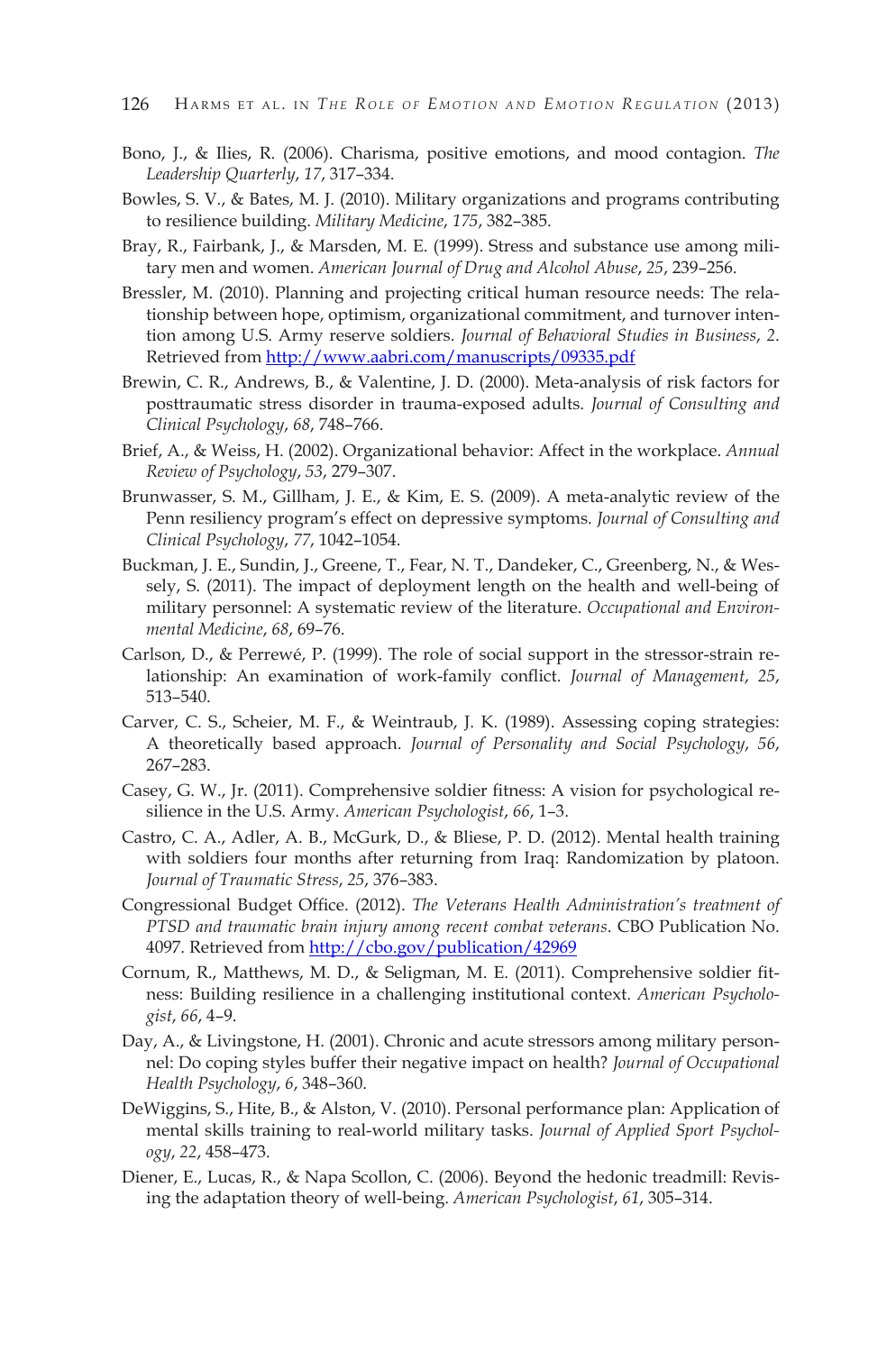- Duckworth, A., Peterson, C., Matthews, M., & Kelly, D. (2007). Grit: Perseverance and passion for long term goals. *Journal of Personality and Social Psychology*, *92*, 1087–1101.
- Erbes, C. R. (2011). Couple functioning and PTSD in returning OIF soldiers: Preliminary findings from the readiness and resilience in national guard soldiers project. In S. MacDermid-Wadsworth & D. Riggs (Eds.), *Risk and resilience in U.S. military families* (pp. 47–67). New York, NY: Springer.
- Erbes, C. R., Polusny, M. A., MacDermid, S., & Compton, J. S. (2008). Couple therapy with combat veterans and their partners. *Journal of Clinical Psychology*, *64*, 972–983.
- Fear, N. T., Jones, M., Murphy, D., Hull, L., Iversen, A. C., Coker, B., & Wessely, S. (2010). What are the consequences of deployment to Iraq and Afghanistan on the mental health of the UK armed forces? A cohort study. *The Lancet*, *375*, 1783–1797.
- Frappell-Cooke, W., Gulina, M., Green, K., Hacker Hughes, J., & Greenberg, N. (2010). Does trauma risk management reduce psychological distress in deployed troops? *Occupational Medicine*, *60*, 645–650.
- Frey, M., Laguna, P. L., & Ravizza, K. (2003). Collegiate athletes' mental skill use and perceptions of success: An exploration of the practice and competition settings. *Journal of Applied Sport Psychology*, *15*, 115–128.
- Friedman, M. J. (2010). Prevention of psychiatric problems among military personnel and their spouses. *The New England Journal of Medicine*, *362*, 168–170.
- Galovski, T., & Lyons, J. A. (2004). Psychological sequelae of combat violence: A review of the impact of PTSD on the veteran's family and possible interventions. *Aggression and Violent Behavior*, *9*, 477–501.
- Gillham, J. E., Jaycox, L. H., Reivich, K. J., Seligman, M. E. P., & Silver, T. (1990). *The penn resiliency program*. Unpublished manual, University of Pennsylvania, Philadelphia, PA.
- Gottman, J. M., Gottman, J. S., & Atkins, C. L. (2011). The comprehensive soldier fitness program: Family skills component. *American Psychologist*, *66*, 52–57.
- Greenberg, N., Jones, E., Jones, N., Fear, N. T., & Wessely, S. (2011). The injured mind in the UK Armed Forces. *Philosophical Transactions of The Royal B Society*, *366*, 261–267.
- Greenberg, N., Langston, V., Everitt, B., Iversen, A., Fear, N. T., Jones, N., & Wessely, S. (2010). A cluster randomized controlled trial to determine the efficacy of Trauma risk management (TRiM) in a military population. *Journal of Traumatic Stress*, *23*, 430–436.
- Greenberg, N., Langston, V., & Jones, N. (2008). Trauma risk management (TRiM) in the UK Armed forces. *Journal of the Royal Army Medical Corps*, *154*, 123–126.
- Hakamata, Y., Lissek, S., Bar-Haim, Y., Britton, J. C., Fox, N. A., Leibenluft, E., & Pine, D. S. (2010). Attention bias modification treatment: A meta-analysis toward the establishment of novel treatment for anxiety. *Biological Psychiatry*, *68*, 982–990.
- Hammelman, T. L. (1995). The Persian Gulf conflict: The impact of stressors as perceived by Army reservists. *Health and Social Work*, *20*, 140–145.
- Hammermeister, J. J., Pickering, T., Holliday, B., Williams, J., Harada, C., Ohlson, C. J., … & Adler, A. (2010, August). Mental skills training influence on soldier psychological fitness and performance: A randomized trial. Paper presented at American Psychological Association Annual Conference, San Diego, CA.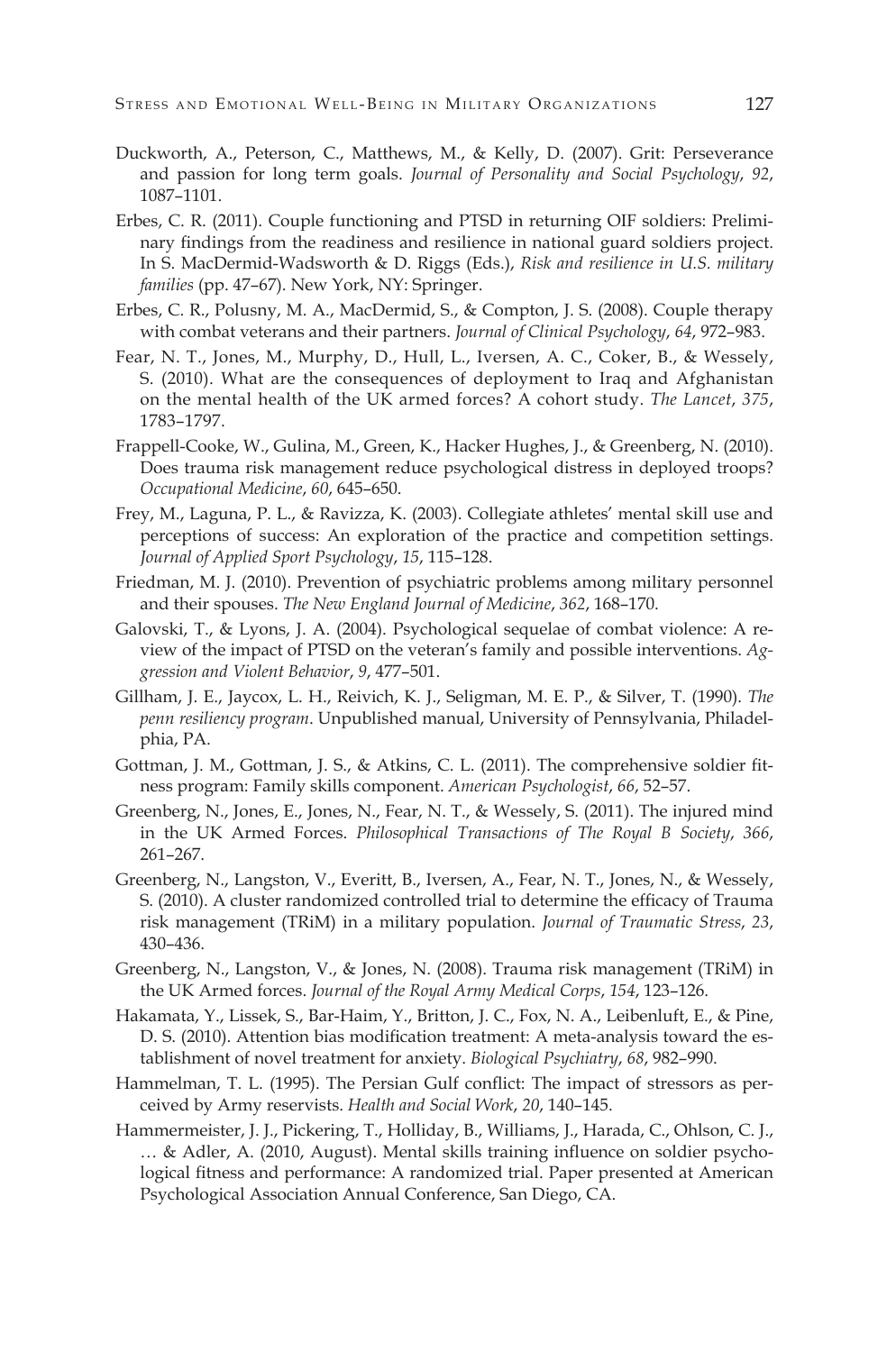- Hammermeister, J., Pickering, M., & Lennox, A. (2011). Military applications of performance psychology methods and techniques: An overview of practice and research. *The Journal of Performance Psychology*, *3*. Retrieved from http://www.centerforperformancepsychology.org/assets/resources/pageResources/The-Journal-of-Performance-Psychology- Issue-Three.pdf
- Hammermeister, J., Pickering, M. A., & Ohlson, C. J. (2009). Teaching mental skills for self-esteem enhancement in a military healthcare setting. *Journal of Instructional Psychology*, *36*, 203–209.
- Harms, P. D., Herian, M. N., Krasikova, D. V., Vanhove, A., & Lester, P. B. (2013). *The comprehensive soldier and family fitness program evaluation*. Report No. 4: Evaluation of resilience training and mental and behavioral health outcomes. Retrieved from http://www.dtic.mil/
- Hendrie, C., & Pickles, A. (2010). Depression as an evolutionary adaptation: Anatomical organization around the third ventricle. *Medical Hypotheses*, *74*, 735–740.
- Hodge, K., & Hermansson, G. (2007). Psychological preparation of athletes for the Olympic context: The New Zealand summer and winter Olympic teams. *Athletic Insight*, *9*, 1–14.
- Hoge, C. W., Castro, C. A., Messer, S. C., McGurk, D., Cotting, D. I., & Koffman, R. L. (2004). Combat duty in Iraq and Afghanistan, mental health problems, and barriers to care. *New England Journal of Medicine*, *351*, 13–22.
- Hoge, C., Terhakopian, A., Castro, C., Messer, S., & Engel, C. (2007). Association of posttraumatic stress disorder with somatic symptoms, health care visits, and absenteeism among Iraq war veterans. *The American Journal of Psychiatry*, *164*, 150–153.
- Hosek, J., & Martorell, P. (2011). Deployment, reenlistment intentions, and actual reenlistment: Single and married active-component service members. In S. MacDermid-Wadsworth & D. Riggs (Eds.), *Risk and resilience in U.S. military families* (pp. 281– 304). New York, NY: Springer.
- Hough, L., Eaton, N., Dunnette, M., Kamp, J., & McCloy, R. (1990). Criterion-related validities of personality constructs and the effect of response distortion on those validities. *Journal of Applied Psychology*, *75*, 581–595.
- Joint-Mental Health Advisory Team 7. (2011). *Joint Mental Health Advisory Team (J-MHAT) 7 Operation Enduring Freedom 2010 Afghanistan*. Report chartered by the Office of the Surgeon General United States Army Medical Command, Office of the Command Surgeon HQ USCENTCOM, and Office of the Command Surgeon US Forces Afghanistan (USFOR-A). Retrieved from http://www.armymedicine.army. mil/reports/mhat/mhat\_vii/J\_MHAT\_7.pdf
- Kavanagh, J. (2005). *Stress and performance: A review of the literature and its applicability to the military*. Santa Monica, CA: RAND Corporation.
- Koman, E., & Wolff, S. (2007). Emotional intelligence competencies in the team and team leader. *Journal of Management Development*, *27*, 55–75.
- Kubisiak, U. C., Lentz, E., Horgen, K. E., Bryant, R. H., Connell, P. W., Tuttle, M. D., … Morath, R. (2009). *Review of interventions for reducing enlisted attrition in the U.S. military: An update*. ARI Research Note 2009-13. Arlington, VA: United Sates Army Research Institute for the Behavioral and Social Sciences.
- Kuehn, B. (2009). Soldier suicide rates continue to rise: Military, scientists work to stem the tide. *Journal of the American Medical Association*, *301*, 1111–1113.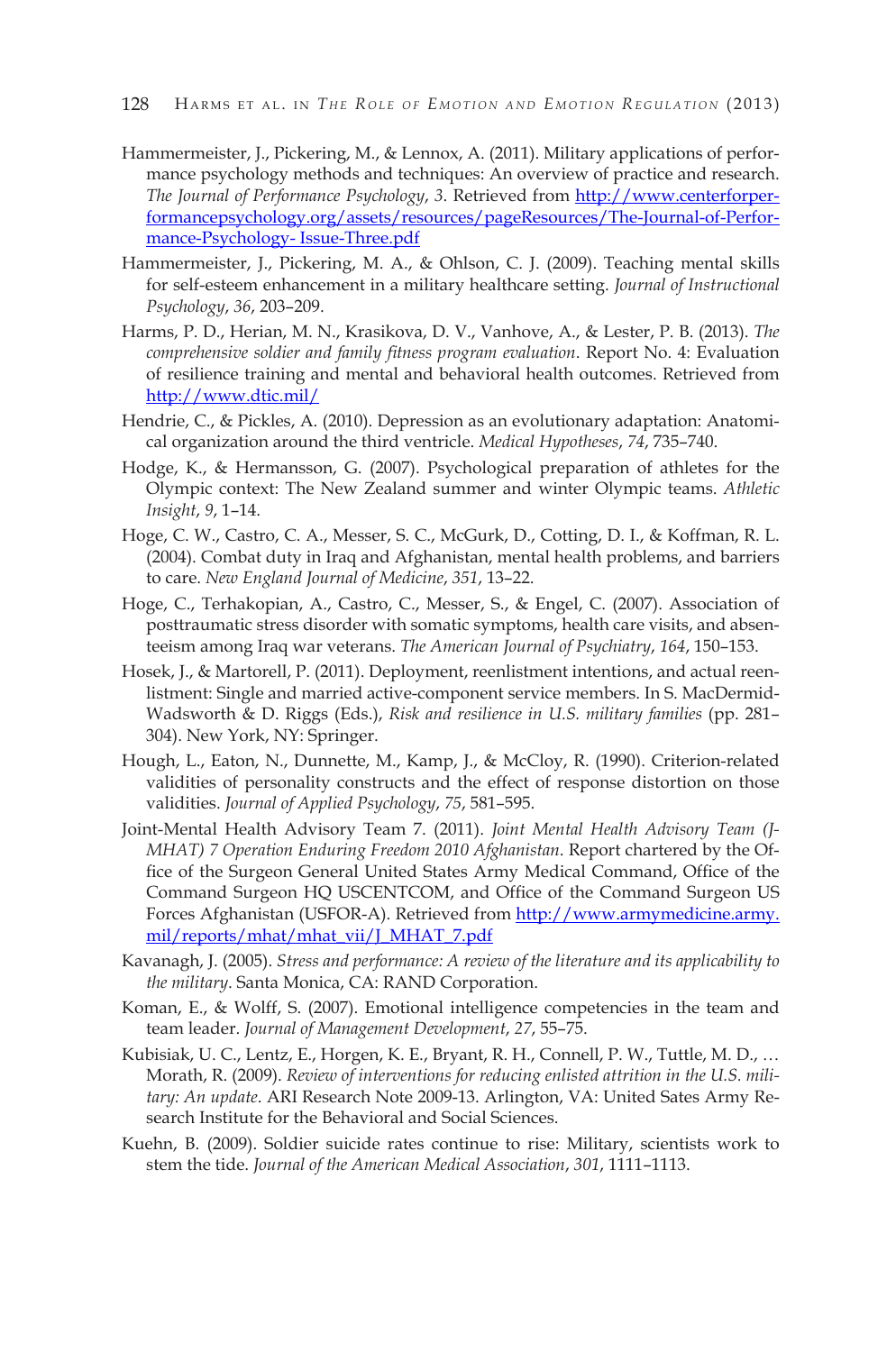- Kuoppala, J., Lamminpää, A., Liira, J., & Vaino, H. (2008). Leadership, job well-being, and health effects-A systematic review and meta-analysis. *Journal of Occupational and Environmental Medicine*, *50*, 904–915.
- LeardMann, C., Smith, T., Smith, B., Wells, T., & Ryan, M. (2009). Baseline self reported functional health and vulnerability to post-traumatic stress disorder after combat deployment: Prospective U.S. military cohort study. *British Medical Journal*, *338*, b1273.
- Lester, P. B., Harms, P. D., Bulling, D. J., Herian, M. N., Beal, S. J., & Spain, S. M. (2011a). *Evaluation of relationships between reported resilience and soldier outcomes. Report Number 2: Positive performance outcomes in Officers (promotions, selections, & professions*). Report No. 2. Retrieved from http://www.dtic.mil/
- Lester, P. B., Harms, P. D., Bulling, D. J., Herian, M. N., & Spain, S. M. (2011b). *Evaluation of relationships between reported resilience and soldier outcomes*. Negative outcomes (suicide, drug use, & violent crimes). Report No. 1. Retrieved from http://www. dtic.mil/
- Lester, P. B., Harms, P. D., Herian, M. N., Krasikova, D. V., & Beal, S. J. (2011c). *The comprehensive soldier fitness program evaluation.* Report # 3: Longitudinal analysis of the impact of Master Resilience Training on self-reported resilience and psychological health data. Retrieved from http://www.dtic.mil
- Lindebaum, D., & Fielden, S. (2011). 'It's good to be angry': Enacting anger in construction project management to achieved perceived leader effectiveness. *Human Relations*, *64*, 437–458.
- Liu, J., Siu, O., & Shi, K. (2010). Transformational leadership and employee well-being: The mediating role of trust in the leader and self-efficacy. *Applied Psychology: An International Review*, *59*, 454–479.
- Luthar, S., Cicchetti, D., & Becker, B. (2000). The construct of resilience: A critical evaluation and guidelines for future work. *Child Development*, *71*, 543–562.
- Maddi, S. (2007). Relevance of hardiness assessment and training to the military context. *Military Psychology*, *19*, 61–70.
- Maddi, S., Matthews, M., Kelly, D., Villarreal, B., & White, M. (2012). The roles of hardiness and grit in predicting performance and retention of USMA cadets. *Military Psychology*, *24*, 19–28.
- Manne, S., DuHamel, K., Winkel, G., Ostroff, J., Parsons, S., Martini, R., & Redd, W. H. (2003). Perceived partner critical and avoidant behaviors as predictors of anxious and depressive symptoms among mothers of children undergoing hemopaietic stem cell transplantation. *Journal of Consulting and Clinical Psychology*, *71*, 1076–1083.
- Manne, S., Ostroff, J., Sherman, M., Heyman, R. E., Ross, S., & Fox, K. (2004). Couples' support-related communication, psychological distress, and relationship satisfaction among women with early stage breast cancer. *Journal of Consulting and Clinical Psychology*, *72*, 660–670.
- Manne, S. L., Taylor, K. L., Dougherty, J., & Kemeny, N. (1997). Supportive and negative responses in the partner relationship: Their association with psychological adjustment among individuals with cancer. *Journal of Behavioral Medicine*, *20*, 101–125.
- Mareth, T., & Brooker, A. (1985). Combat stress reaction: A concept in evolution. *Military Medicine*, *150*, 186–190.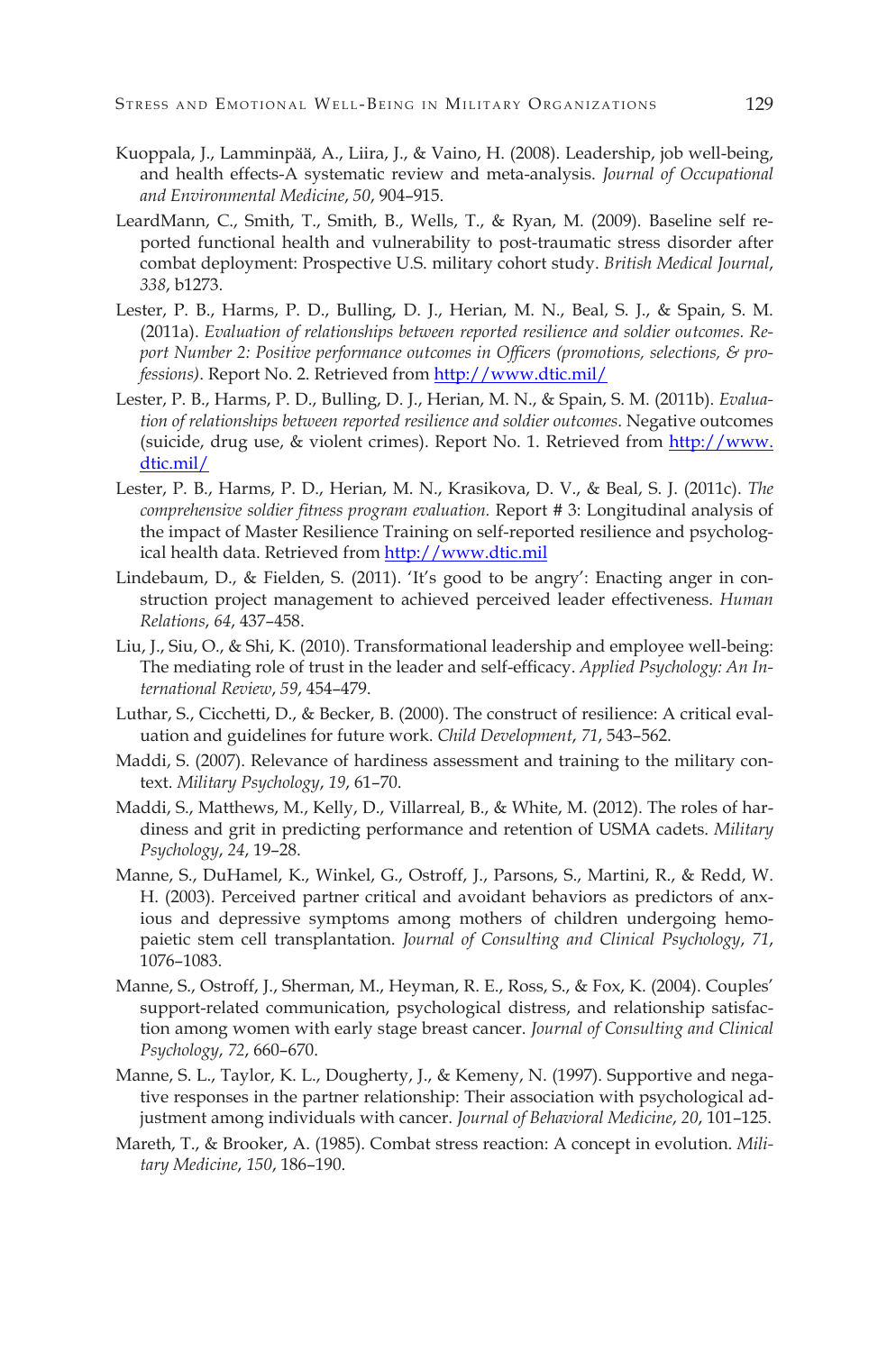- Marshall, S. L. A. (1947). *Men against fire; The problem of battle command in future war*. Alexandria, VA: Byrrd Enterprises, Inc.
- Martens, R. (1987). *Coaches guide to sport psychology*. Champaign, IL: Human Kinetics.
- Masten, A. (2001). Ordinary magic: Resilience processes in development. *American Psychologist*, *56*, 227–238.
- McCarroll, J., Ursano, R., & Fullerton, C. (1993). Symptoms of posttraumatic stress disorder following recovery of war dead. *American Journal of Psychiatry*, *150*, 1875–1877.
- McColl-Kennedy, J., & Anderson, R. (2002). Impact of leadership style and emotions on subordinate performance. *The Leadership Quarterly*, *13*, 545–559.
- McManus, D., Dean, K., Jones, M., Rona, R., Greenberg, N., Hull, L., & Fear, N. (2013). Violent offending by UK military personnel deployed to Iraq and Afghanistan: A data linkage cohort study. *The Lancet*, *381*, 907–917.
- Mental Health Advisory Team 5. (2008, February 14). *Mental Health Advisory Team (MHAT) 5 Operation Iraqi Freedom 06-08: Iraq; Operation Enduring Freedom: Afghanistan*. Report chartered by the Office of the Surgeon Multi-National Force Iraq, Office of the Command Surgeon, and Office of the Surgeon General United States Army Medical Command. Retrieved from http://www.armymedicine.army.mil/ reports/mhat/mhat\_v/MHAT\_V\_OIFandOEF-Redacted.pdf
- Mental Health Advisory Team 6. (2009, November 6). *Mental Health Advisory Team (MHAT) 6 Operation Enduring Freedom 2009 Afghanistan*. Report chartered by the Office of the Command Surgeon US Forces Afghanistan (USFOR-A) and Office of the Surgeon General United States Army Medical Command. Retrieved from http://www.armymedicine.army.mil/reports/mhat/mhat\_vi/MHAT\_VI-OEF\_ Redacted.pdf
- Meredith, L. S., Sherbourne, C. D., Gaillot, S., Hansell, L., Ritschard, H. V., Parker, A. M., & Wrenn, G. (2011). *Promoting psychological resilience in the U.S. military*. Santa Monica, CA: RAND Corporation.
- Meyer, G. J., Finn, S. E., Eyde, L. D., Kay, G. G., Moreland, K. L., Dies, R. R., & Read, G. M. (2001). Psychological testing and psychological assessment. A review of evidence and issues. *American Psychologist*, *56*, 128–165.
- Milliken, C., Auchterlonie, J., & Hoge, C. (2007). Longitudinal assessment of mental health problems among active and reserve component soldiers returning from the Iraq war. *Journal of the American Medical Association*, *298*, 2141–2148.
- Monson, C. M., Taft, C. T., & Fredman, S. J. (2009). Military-related PTSD and intimate relationships: From description to theory-driven research and intervention development. *Clinical Psychology Review*, *29*, 707–714.
- Mulligan, K., Fear, N. T., Jones, N., Alvarez, H., Hull, L., Nauma, U., y Greenberg, N. (2012). Postdeployment battlemind training for the U.K. armed forces: A cluster randomized controlled trial. *Journal of Consulting and Clinical Psychology*, *80*, 331–341.
- Nesse, R. (2000). Is depression an adaptation? *Archives of General Psychiatry*, *57*, 14–20.
- Newby, J. H., McCarroll, J. E., Ursano, R. J., Zizhong, F., Shigemura, J., & Tucker-Harris, Y. (2005). Positive and negative consequences of military deployment. *Military Medicine*, *170*, 815–819.
- Nielson, K., Randall, R., Yarker, J., & Brenner, S. (2008). The effects of transformational leadership on followers' perceived work characteristics and psychological well-being: A longitudinal study. *Work & Stress*, *22*, 16–32.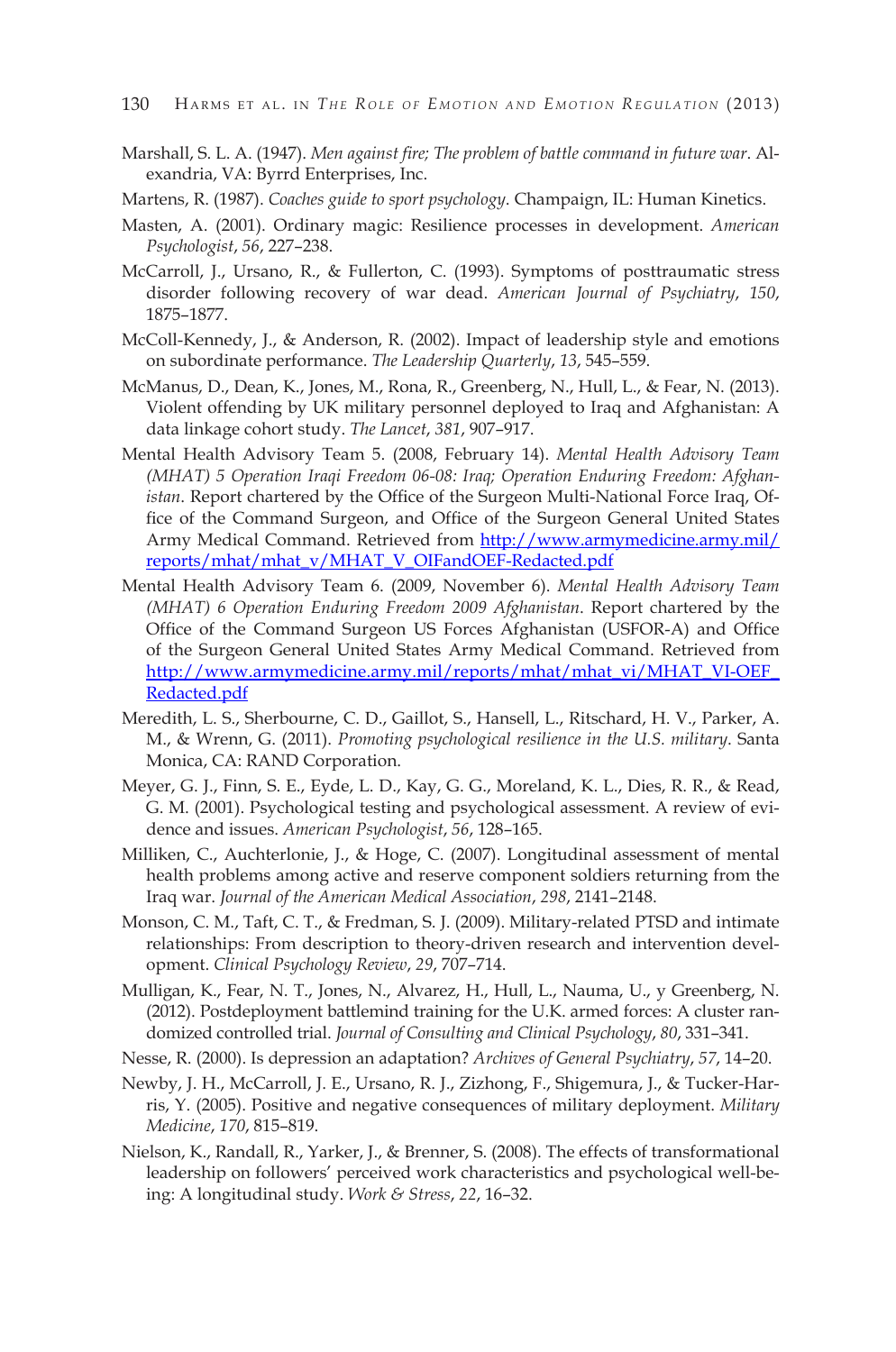- Offermann, L., & Hellmann, P. (1996). Leadership behavior and subordinate stress: A 3601 view. *Journal of Occupational Health Psychology*, *1*, 382–390.
- Park, N. (2011). Military children and families: Strengths and challenges during peace and war. *American Psychologist*, *66*, 65–72.
- Parrish Meadows, M., Shreffler, K., & Mullins-Sweatt, S. (2011). Occupational stressors and resilience in critical occupations: The role of personality. In P. L. Perrewé & D. Ganster, eds., *Research in occupational stress and well being* (pp. 39–61). Oxford, UK: Elsevier Science.
- Peterson, C., Park, N., & Castro, C. A. (2011). Assessment for the US Army comprehensive soldier fitness program: The global assessment tool. *American Psychologist*, *66*, 10–18.
- Phipps, S. (2011). Positive psychology and war: An oxymoron. *American Psychologist*, *66*, 641–642.
- Prevail Health Solutions, LLC. (2011). *Warriors Prevail pilot program with the Illinois National Guard: A discussion of goals and outcomes*. White Paper. Retrieved from http:// www.prevailhs.com/wp-content/uploads/2013/02/Warriors-Prevail-ILNG-Pilot. pdf
- Reger, M. A., Gahm, G. A., Swanson, R. D., & Duma, S. J. (2009). Association between number of deployments to Iraq and mental health screening outcomes in US Army soldiers. *Journal of Clinical Psychiatry*, *70*, 1266–1272.
- Riviere, L. A., & Merrill, J. C. (2011). Post-deployment indicators of single soldiers' well-being. In S. MacDermid-Wadsworth & D. Riggs (Eds.), *Risk and resilience in U.S. military families* (pp. 305–323). New York, NY: Springer.
- Rushall, B. S. (1992). *Mental skills training for sports: A manual for athletes, coaches, and sport psychologists*. Spring Valley, CA: Sport Science Associates.
- Russell, D., Peplau, L. A., & Cutrona, C. E. (1980). The revised UCLA loneliness scale: Concurrent and discriminant validity evidence. *Journal of Personality and Social Psychology*, *39*, 472–480.
- Schaubroek, J., Riolli, L., Peng, A. C., & Spain, E. (2011). Resilience to traumatic exposure among soldiers deployed in combat. *Journal of Occupational Health Psychology*, *16*, 18–37.
- Schyns, B., & Schilling, J. (2013). How bad are the effects of bad leaders? A meta-analysis of destructive leadership and its outcomes. *The Leadership Quarterly*, *24*, 138–158.
- Seltzer, J., & Numerof, R. (1988). Supervisory leadership and subordinate burnout. *Academy of Management Journal*, *31*, 439–446.
- Skakon, J., Nielson, K., Borg, V., & Guzman, J. (2010). Are leaders' well-being, behaviors, and style associated with the affective well-being of their employees? A systematic review of three decades of research. *Work & Stress*, *24*, 107–139.
- Skopp, N. A., Reger, M. A., Reger, G. M., Mishkind, M. C., Raskind, M., & Gahm, G. A. (2011). The role of intimate relationships, appraisals of military service, and gender on the development of posttraumatic stress symptoms following Iraq deployment. *Journal of Traumatic Stress*, *24*, 277–286.
- Solomon, Z., Mikulincer, M., & Avitzur, E. (1988). Coping, locus of control, social support, and combat related posttraumatic stress disorder: A prospective study. *Journal of Personality and Social Psychology*, *55*, 279–285.
- Stiglitz, J. E., & Bilmes, L. J. (2008). *The three trillion dollar war: The true cost of the Iraq conflict*. New York, NY: W. W. Norton & Company.